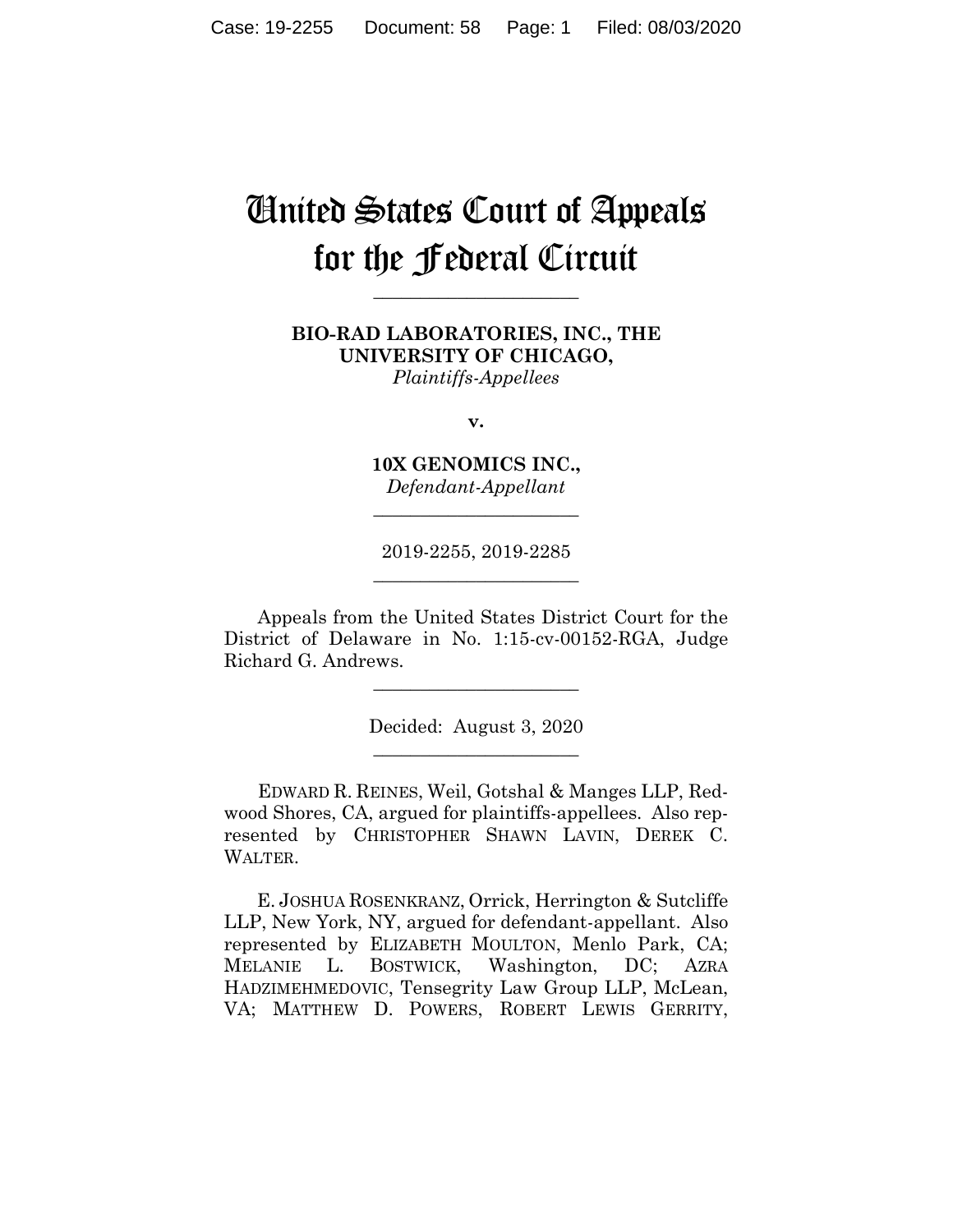Redwood Shores, CA.

 STEVEN R. TRYBUS, Locke Lord LLP, Chicago, IL, for amicus curiae The Broad Institute, Inc.

 $\mathcal{L}_\text{max}$  and  $\mathcal{L}_\text{max}$  and  $\mathcal{L}_\text{max}$  and  $\mathcal{L}_\text{max}$ 

Before NEWMAN, O'MALLEY, and TARANTO, *Circuit Judges*.

## O'MALLEY, *Circuit Judge*.

Bio-Rad Laboratories, Inc. and the University of Chicago (collectively, "Bio-Rad"), accused 10X Genomics Inc. ("10X") of infringing three patents: U.S. Patent Nos. 8,889,083 ("'083 patent"); 8,304,193 ("'193 patent"); and 8,329,407 ("407 patent"). The United States District Court for the District of Delaware held a jury trial in November 2018. The jury found all three patents valid and willfully infringed. It also awarded damages in the amount of \$23,930,716. Post-trial, the district court denied 10X's motion for judgment as a matter of law ("JMOL") under Federal Rule of Civil Procedure 50(b), rejecting 10X's arguments that (1) the accused products do not infringe; (2) 10X's infringement was not willful; (3) the asserted claims are invalid; and (4) Bio-Rad had failed to present a legally sufficient damages case. *Bio-Rad Labs. Inc. v. 10X Genomics, Inc.*, 396 F. Supp. 3d 369 (D. Del. 2019). The district court also granted Bio-Rad's motion for a permanent injunction. *Bio-Rad Labs. Inc. v. 10X Genomics, Inc.*, No. 15-cv-152-RGA, 2019 WL 3322322, at \*1 (D. Del. July 24, 2019). This appeal followed. For the reasons discussed below, we affirm-in-part, reverse-in-part, vacate-in-part, and remand. Specifically, we affirm the judgment of infringement of the '083 patent and the entirety of the jury's damages award. We reverse, however, the district court's construction of the asserted claims of the '407 and '193 patents and vacate the judgment of infringement of those patents. We remand for a new trial on the issue of whether 10X's accused products infringe the '407 and '193 patents under the proper claim construction. We also vacate the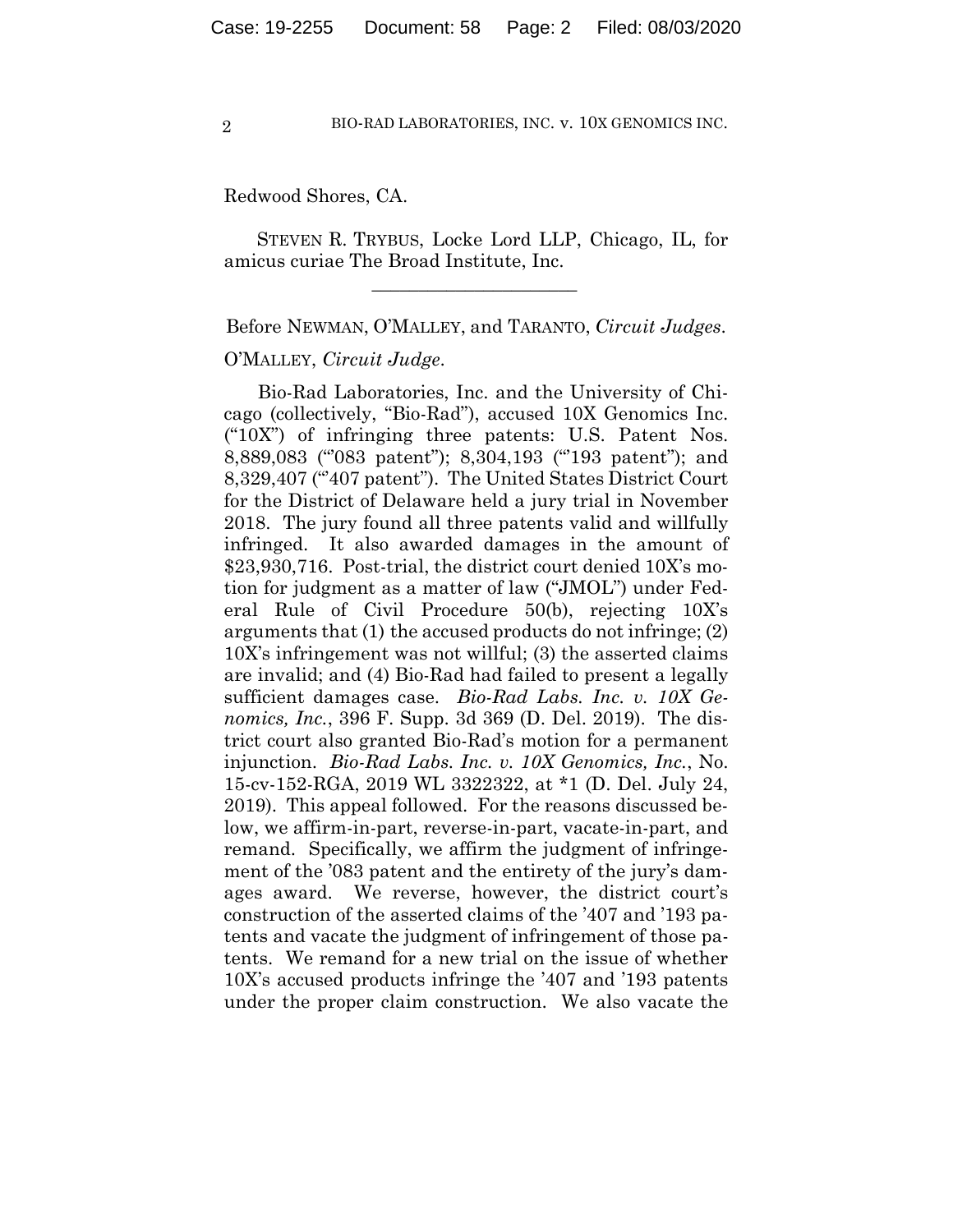district court's injunction, but only with respect to 10X's Linked-Reads and CNV product lines.

#### I. BACKGROUND

## A. The Claimed Technology and the Patents-in-Suit

The patents-in-suit are directed to systems and methods for forming microscopic droplets (also called "plugs") of fluids to perform biochemical reactions. Microfluidic systems—often called "labs-on-a-chip"—allow scientists to conduct microscale chemical and biological reactions. For example, the technology allows scientists to analyze and compare DNA, RNA, and proteins within large numbers of *individual* cells. This technology therefore has applications in medical diagnostics and high-throughput screening.

Microfluidic systems utilize chips that have "microfluidic channels," hair-width pathways through which cells and fluids flow. In these systems, biological samples can be partitioned into single-cell-width droplets, which function as mini-test tubes. Each droplet holds a single cell and the required reagents for the biochemical reaction. Droplets are formed by "pinching off"—flowing a carrier-fluid and substrate/plug-fluid (which are immiscible with each other) through the microfluid channels and applying pressure. The biochemical reactions may occur "on chip," *i.e.*, in the channels inside the microchips, or, the droplets may be collected to allow the reactions to occur "off chip."

The parties agree that claim 1 of the '083 patent, copied below, is representative.

1. A microfluidic system comprising:

a non-fluorinated microchannel;

a carrier fluid comprising a fluorinated oil and a fluorinated surfactant comprising a hydrophilic head group in the microchannel;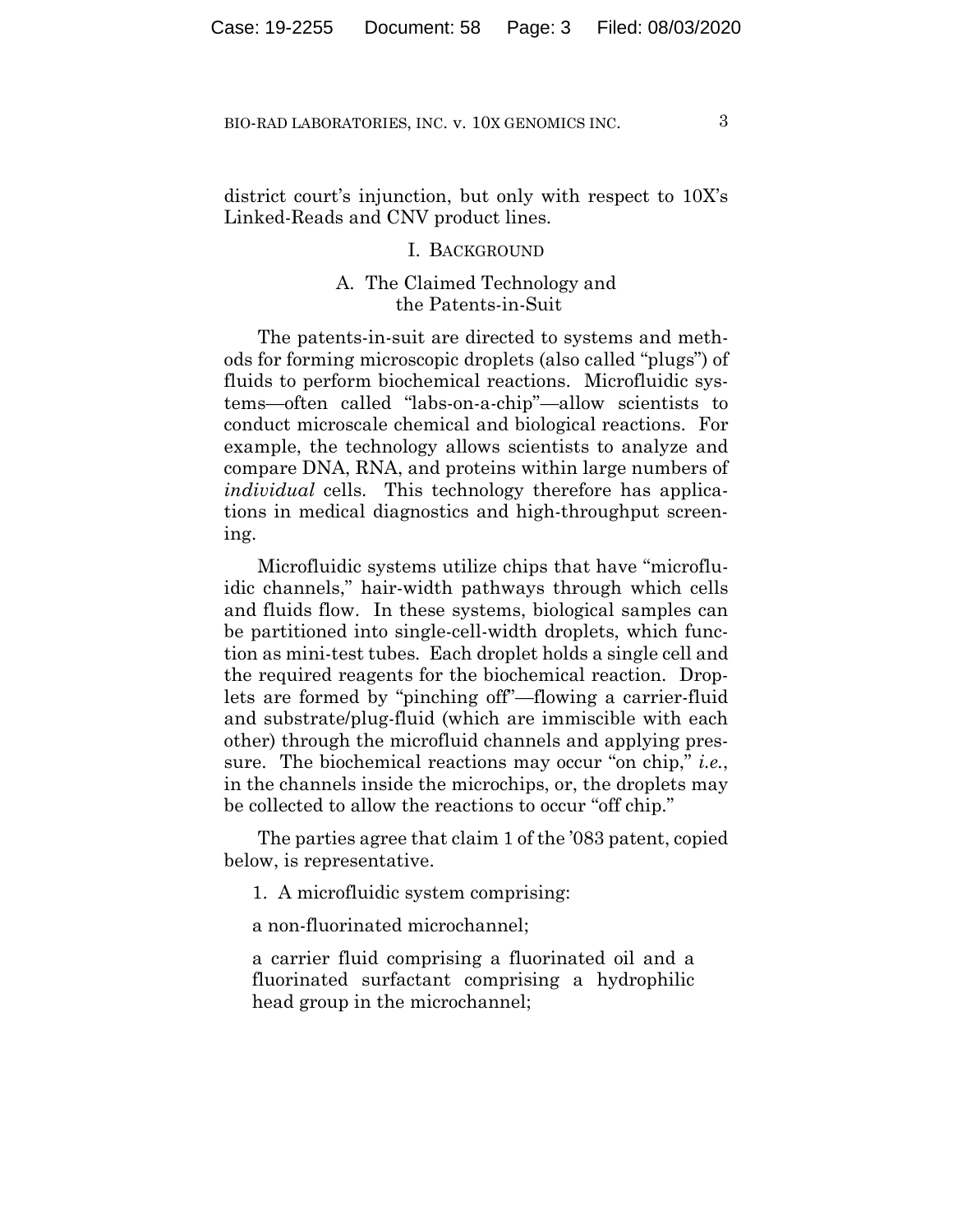at least one plug comprising an aqueous plug-fluid in the microchannel and substantially encased by the carrier-fluid, wherein the fluorinated surfactant is present at a concentration such that surface tension at the plug-fluid/microchannel wall interface is higher than surface tension at the plug-fluid/carrier fluid interface.

#### '083 patent, claim 1.

During prosecution of the '083 patent, the inventors amended the claims to overcome a rejection based on the prior art U.S. Patent No. 7,294,503 ("Quake"). Quake disclosed microchannels formed or coated with Teflon (a fluorinated polymer) or other fluorinated oils. The inventors distinguished the prior art by arguing that, unlike Quake, the as-filed application for the '083 patent attempts to prevent droplets from sticking to the walls of microchannels and requires that the "surfactant should be chemically similar to the carrier fluid and chemically different from the channel walls." J.A. 16640. The inventors amended the claims to require non-fluorinated microchannels and a fluorinated surfactant, which would not react with each other.1 They explained that, as amended, the claims were

<sup>&</sup>lt;sup>1</sup> The amendment at issue added the claim limitations shown in underlined text below:

A microfluidic system comprising:

a non-fluorinated microchannel;

a carrier fluid comprising a fluorinated oil and a fluorinated surfactant comprising a hydrophilic head group in the microchannel;

at least one plug comprising an aqueous plug-fluid in the microchannel and substantially encased by the carrier-fluid, wherein the fluorinated surfactant is present at a concentration such that surface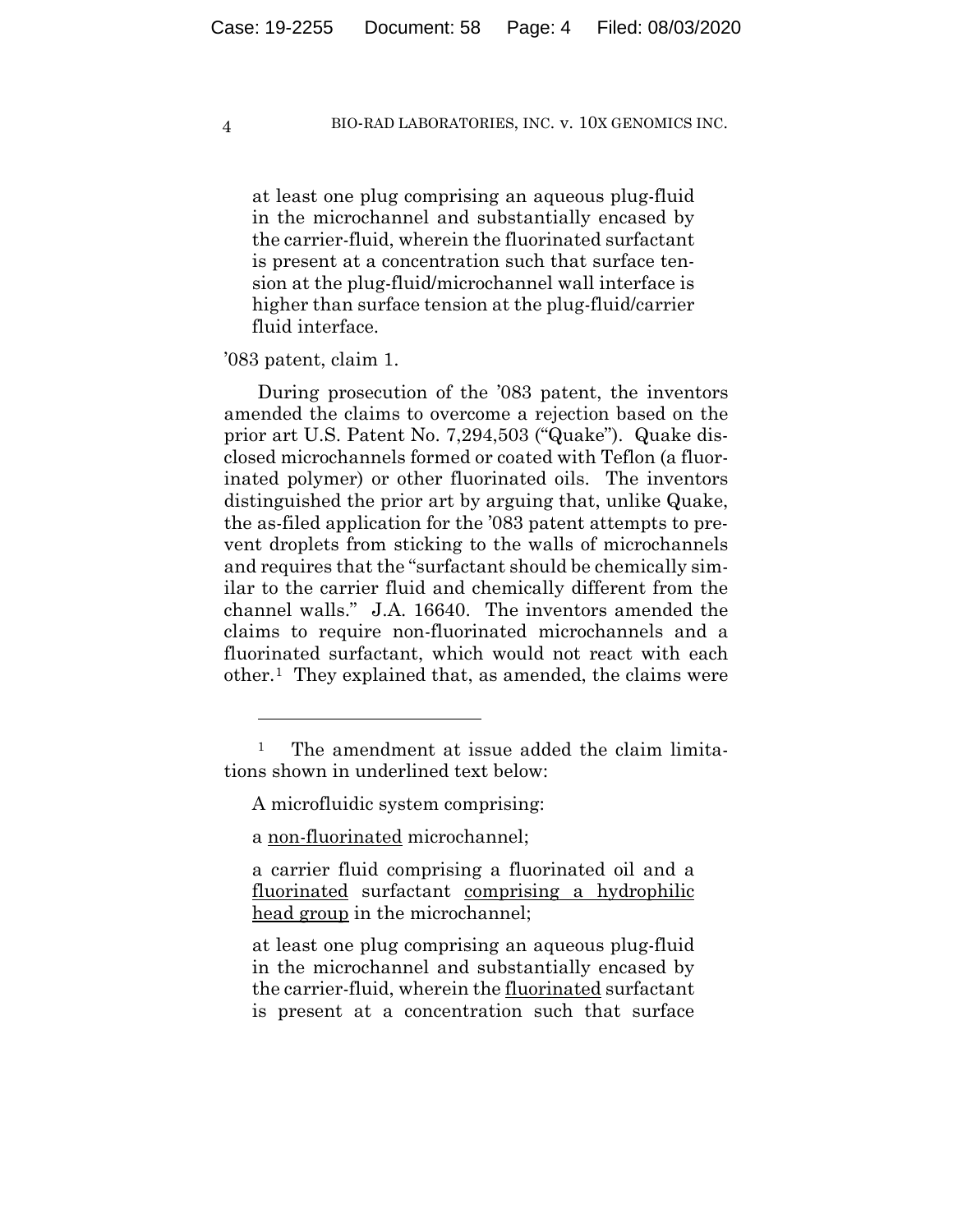distinct from Quake, which did not teach microchannels and carrier fluids that were chemically distinct. Rather, in their view, Quake taught coating the microchannels with a fluorinated oil and using fluorinated surfactants in the carrier fluid. The fluorinated microchannels and surfactants could, therefore, react with each other.

The other two asserted patents, the '407 and the '193 patents, are continuations of the same parent application. Claim 1 of the '407 patent is reproduced below:

1. A method for conducting a reaction in plugs in a microfluidic system, comprising the steps of:

providing the microfluidic system comprising at least two channels having at least one junction;

continuously flowing an aqueous fluid containing at least one biological molecule and at least one reagent for conducting the reaction between the biological molecule and the at least one reagent through a first channel of the at least two channels;

continuously flowing a carrier fluid immiscible with the aqueous fluid through the second channel of the at least two channels;

forming at least one plug of the aqueous fluid containing the at least one biological molecule and the at least one reagent by partitioning the aqueous fluid with the flowing immiscible carrier fluid at the junction of the at least two channels, the plug being substantially surrounded by the immiscible carrier fluid flowing through the channel, wherein the at

J.A. 16635.

tension at the plug-fluid/microchannel wall interface is higher than surface tension at the plugfluid/carrier fluid interface.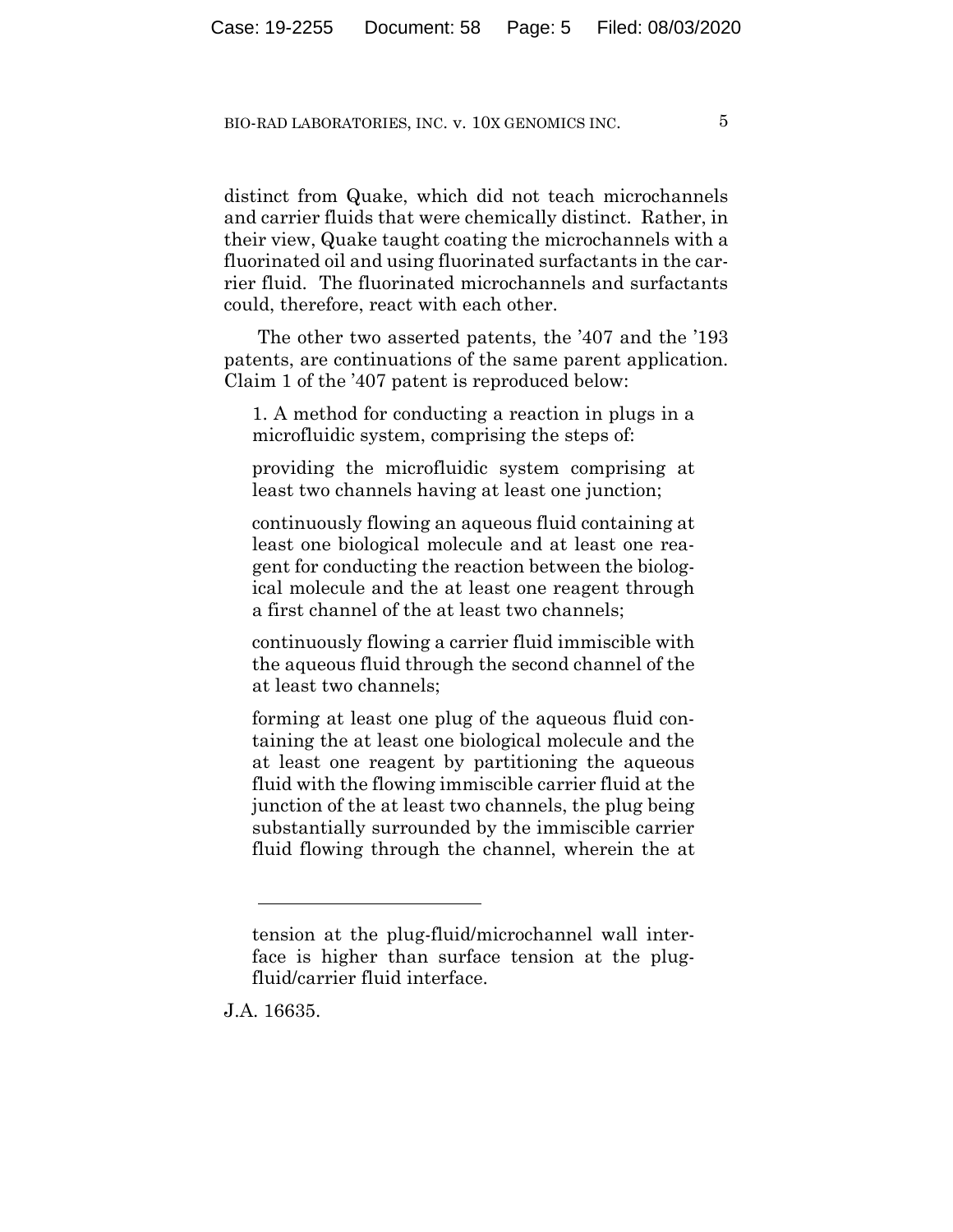least one plug comprises at least one biological molecule and the at least one reagent for conducting the reaction with the at least one biological molecule; and

providing conditions suitable for the reaction in the at least one plug involving the at least one biological molecule and the at least one reagent to form a reaction product.

#### '407 patent, claim 1.

The only independent claim of the '193 patent is identical to claim 1 of the '407 patent, except that it specifies "an autocatalytic reaction" instead of a biological reaction. 10X maintains that its arguments regarding the '407 patent "apply equally to the '193 patent unless otherwise noted." Appellant's Br. 44 n.3.

#### B. The Accused Products

10X has five accused product lines: Single Cell 3' Gene Expression, Linked-Reads, Single Cell V(D)J, Single Cell ATAC-seq, and Single Cell CNV. 10X claims to have successfully invented non-infringing alternatives for three of its five product lines but has not yet been able to design a replacement for two: Linked-Reads and Single Cell CNV.

Each product line uses a hardware instrument, microfluidic chips, and a variety of specialized reagents. The hardware instrument is called a "controller." The disposable microfluidic chips, which fit in the instrument, have networks of "microfluidic channels," each about the width of a human hair. In the accused products, droplets are formed at junctions in the microfluidic channels. The reagents encompass a variety of products such as enzymes, DNA barcodes, and  $10X$ 's proprietary microscopic beads.

The record does not establish which 10X products correspond to each of the product lines. For the '083 patent, there were 6 accused products: Chromium Genome/Exome;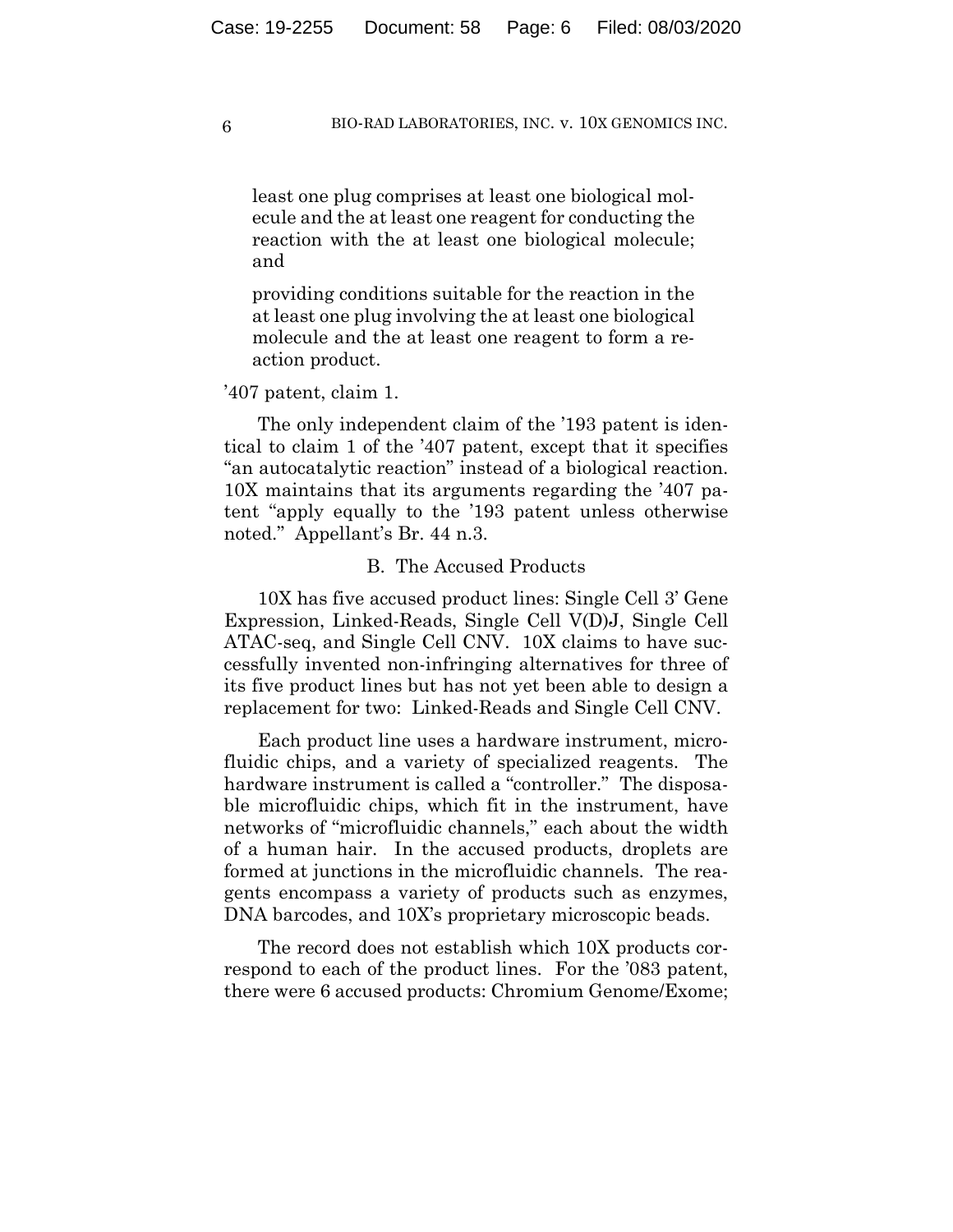Chromium Genome/Exome with Kynar; GemCode Long Read; Chromium Single Cell 3'; Chromium Single Cell 3' with Kynar; and Chromium Single Cell V(D)J with Kynar. The jury found that all six products infringe all asserted claims (claims 1 and 9) of the '083 patent. For the '193 patent, there were two accused products: Chromium Genome/Exome and GemCode Long Read. The jury found both products infringe all asserted claims (claims 6 and 8) of the '193 patent. For the '407 patent, there were four accused products: Chromium Genome/Exome; GemCode Long Read; Chromium Single Cell 3'; and Chromium Single Cell V(D)J. The jury found these products infringe the asserted claims (claims 1, 10, and 11).

#### C. Procedural History

In February 2015, patent owner University of Chicago and its licensee RainDance Technologies, Inc. ("RainDance") filed this patent infringement suit against 10X. Bio-Rad subsequently purchased RainDance and, in May 2017, was substituted for RainDance in the litigation. After the litigation was filed, 10X modified its products to add 0.02% Kynar—a non-reactive amount of a fluorine-containing resin—to its microchannels. 10X concedes that the addition of this amount of Kynar is irrelevant to the functioning of its products. The district court held a jury trial in November 2018. The jury found the patents-in-suit not invalid and willfully infringed. The jury then awarded Bio-Rad damages in the amount of \$23,930,716.

10X moved for JMOL, asserting that the accused products do not infringe, that its infringement was not willful, that the asserted claims are not valid, and that Bio-Rad failed to present a legally sufficient damages case. 10X also requested a remittitur and moved for a new trial. On July 3, 2019, the district court denied 10X's motion. Bio-Rad, for its part, moved for a permanent injunction, attorneys' fees, enhanced damages, supplemental damages, and preand post-judgment interest. On July 24, 2019, the district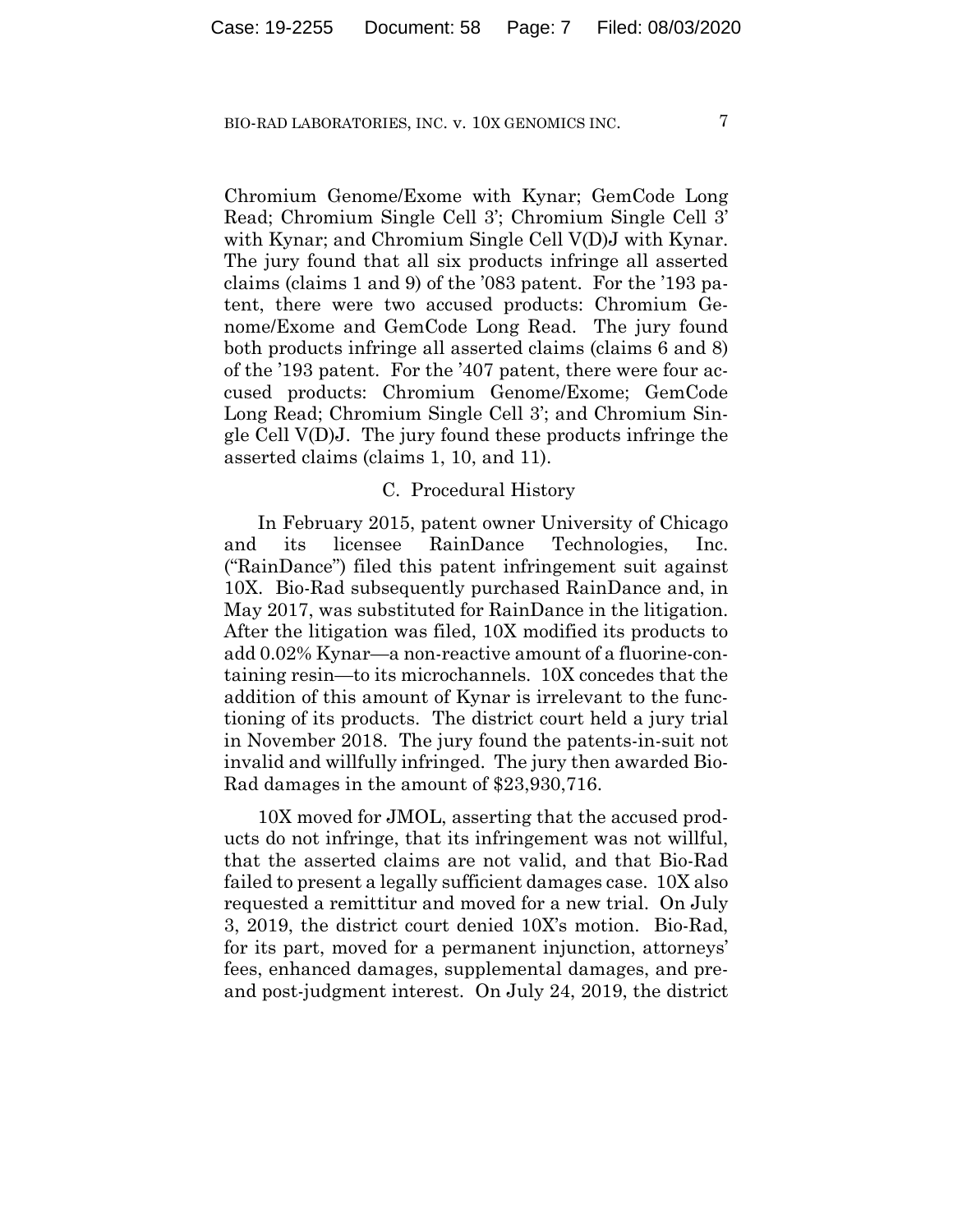court granted the motion with respect to the permanent injunction, supplemental damages, and pre- and post-judgment interest, but denied the motion with respect to attorneys' fees and enhanced damages. This appeal followed.2 We have jurisdiction pursuant to 28 U.S.C. §§ 1295(a)(1) and 1292(c)(2).

#### II. DISCUSSION

We review a denial of JMOL or new trial under the law of the regional circuit. *Energy Transp. Grp., Inc. v. William Demant Holding A/S*, 697 F.3d 1342, 1350 (Fed. Cir. 2012). The Third Circuit "exercise[s] plenary review of an order granting or denying a motion for judgment as a matter of law and appl[ies] the same standard as the district court." *Lightning Lube, Inc. v. Witco Corp.*, 4 F.3d 1153, 1166 (3d Cir. 1993). JMOL is "granted only if, viewing the evidence in the light most favorable to the nonmovant and giving it the advantage of every fair and reasonable inference, there is insufficient evidence from which a jury reasonably could find" for the nonmovant. *Id.* The decision to grant or deny

<sup>2</sup> On August 19, 2019, 10X filed a Rule 8 Motion for a Stay Pending Appeal, seeking a stay of the district court's injunction order. We initially ruled that 10X could continue to sell its Linked-Reads and CNV products subject to the royalty and deposit requirements set forth in the district court's injunction order. Order, *Bio-Rad Labs., Inc. v. 10X Genomics Inc.*, No. 2019-2255 (Fed. Cir. Aug. 19, 2019). On September 24, 2019, we concluded that our prior stay order should remain in effect during the pendency of the appeal, noting that "10x Genomics indicates that, while it did not immediately have available to offer to new customers an instrument that would be capable of running only [the Linked-Reads and CNV] products, it could, in a matter of weeks, implement such a solution." Order, *Bio-Rad Labs., Inc. v. 10X Genomics Inc.*, No. 2019-2255, at \*2 (Fed. Cir. Sept. 24, 2019).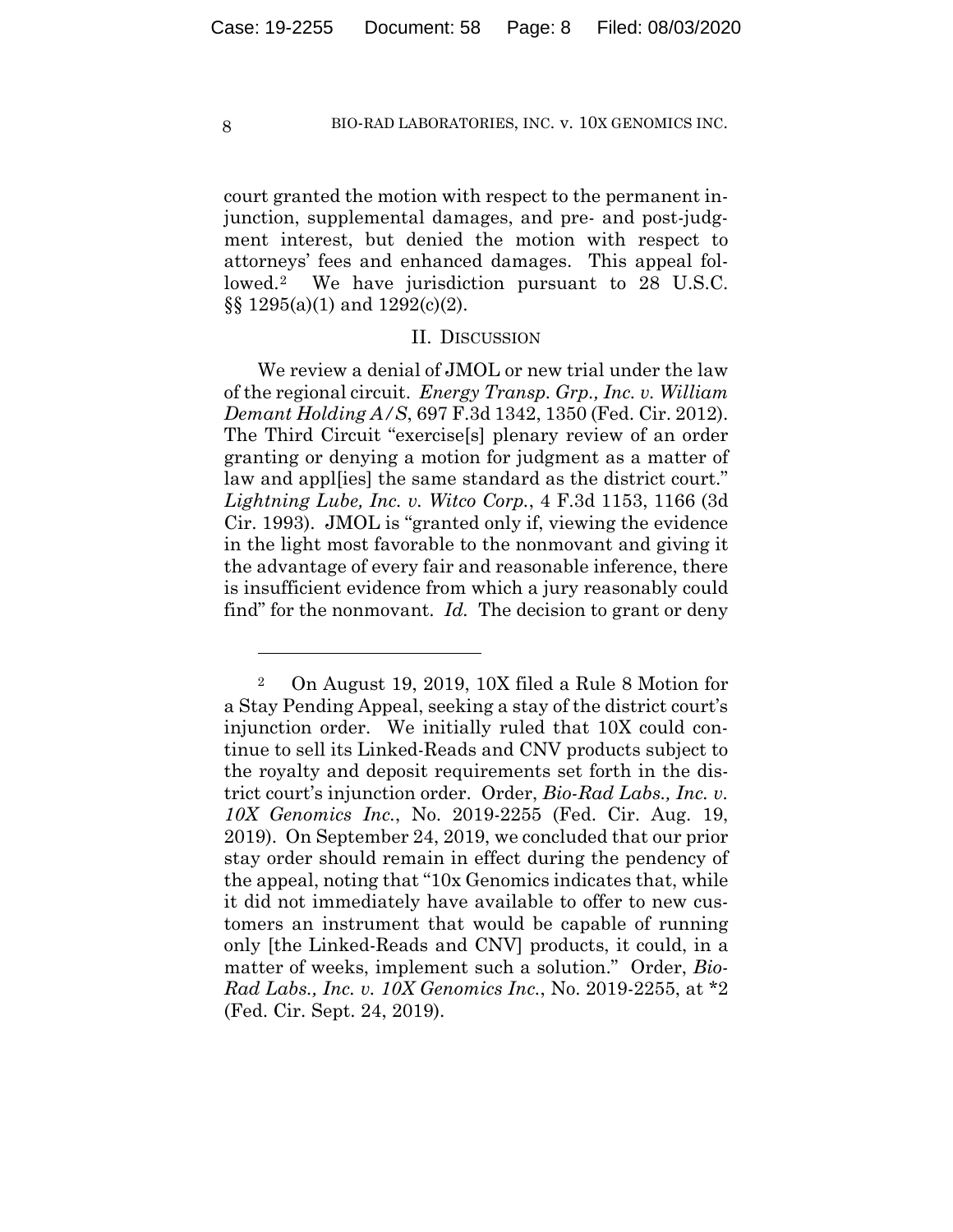a new trial is committed to the discretion of the district court, which grants a new trial only where "a miscarriage of justice would result if the verdict were to stand" or where the verdict "shocks [the] conscience." *Williamson v. Consol. Rail Corp.*, 926 F.2d 1344, 1353 (3d Cir. 1991).

On appeal, 10X argues that (1) it is entitled to JMOL of non-infringement of the three patents-in-suit; (2) the damages award should be vacated because it was based on both inadmissible and insufficient evidence; and (3) the district court abused its discretion in enjoining all five product lines. We address these arguments in turn.

#### A. Infringement of the '083 Patent

The asserted claims of the '083 patent recite "non-fluorinated microchannels." As of trial, 10X's accused products contained microchannels with 0.02% Kynar—a fluorinecontaining coating resin. The jury found that 10X's accused products, as modified, do not literally satisfy the "non-fluorinated microchannels" limitation but meet the limitation under the doctrine of equivalents. On appeal, 10X argues that the district court erred in denying JMOL because "two independent legal principles" barred Bio-Rad's theory of equivalence: prosecution history estoppel and claim vitiation. Appellant's Br. 31–40. It also argues that its products cannot satisfy one of the claim limitations relating to the surface tension at the plug-fluid/carrierfluid interface. As discussed below, we reject 10X's arguments.

> 1. Bio-Rad Was Not Estopped From Asserting the Doctrine of Equivalents

"[E]quivalents remain a firmly entrenched part of the settled rights protected by the patent." *Festo Corp. v. Shoketsu Kinzoku Kogyo Kabushiki Co.*, 535 U.S. 722, 733 (2002) ("*Festo I*"). There are certain limitations, however, on a patentee's ability to obtain an infringement verdict under the doctrine of equivalents. One such limitation is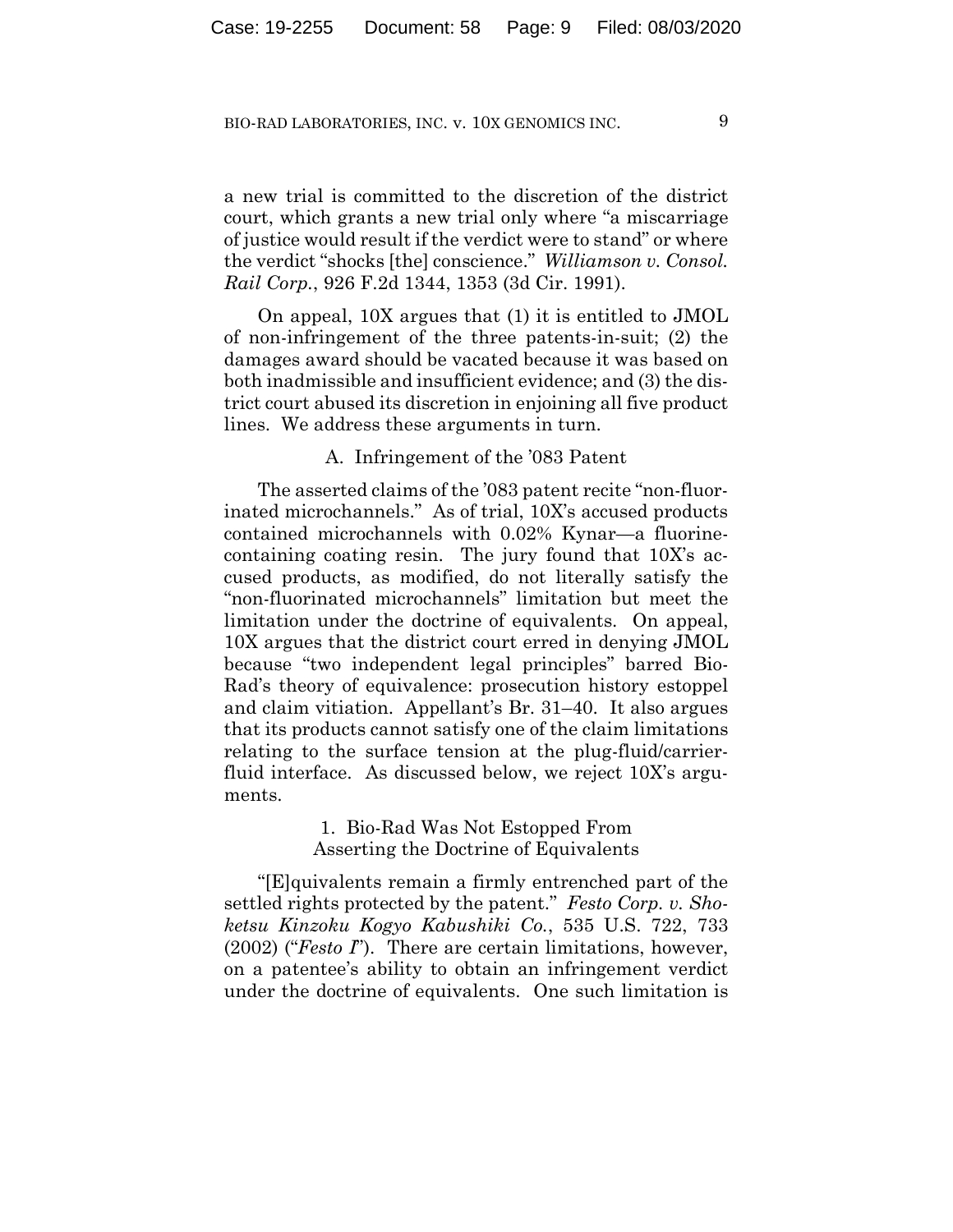prosecution history estoppel. *See, e.g.*, *id.* at 737–40. Another limitation—the doctrine of claim vitiation—ensures that "the application of the doctrine [of equivalents] . . . is not allowed such broad play as to effectively eliminate [a claim] element in its entirety." *Warner-Jenkinson Co. v. Hilton Davis Chem. Co.*, 520 U.S. 17, 29 (1997). Both are at issue in this appeal.

#### a. Prosecution History Estoppel

Prosecution history estoppel arises when a patent applicant narrows the scope of his claims during prosecution for a reason "substantial[ly] . . . relating to patentability." *See generally Festo Corp. v. Shoketsu Kinzoku Kogyo Kabushiki Co.*, 344 F.3d 1359, 1366–67 (Fed. Cir. 2003) (en banc) ("*Festo II*"). A narrowing amendment is presumed to be a surrender of all equivalents within "the territory between the original claim and the amended claim." *Festo I*, 535 U.S. at 740. This presumption can be overcome if the patentee can show that one of the following "exceptions" to prosecution history estoppel applies: (1) the rationale underlying the amendment bears no more than a tangential relation to the equivalent in question; (2) the equivalent was unforeseeable at the time of the application; or (3) there was some other reason suggesting that the patentee could not reasonably be expected to have described the equivalent. *Id.* at 740–41.

"[W]hether prosecution history estoppel applies, and hence whether the doctrine of equivalents may be available for a particular claim limitation, presents a question of law." *Festo II*, 344 F.3d at 1367–68. In making this determination, we must "look to the specifics of the amendment and the rejection that provoked the amendment to determine whether estoppel precludes the particular doctrine of equivalents argument being made." *Intervet Inc. v. Merial Ltd.*, 617 F.3d 1282, 1291 (Fed. Cir. 2010).

The district court held that prosecution history estoppel does not apply in this case because the amendment at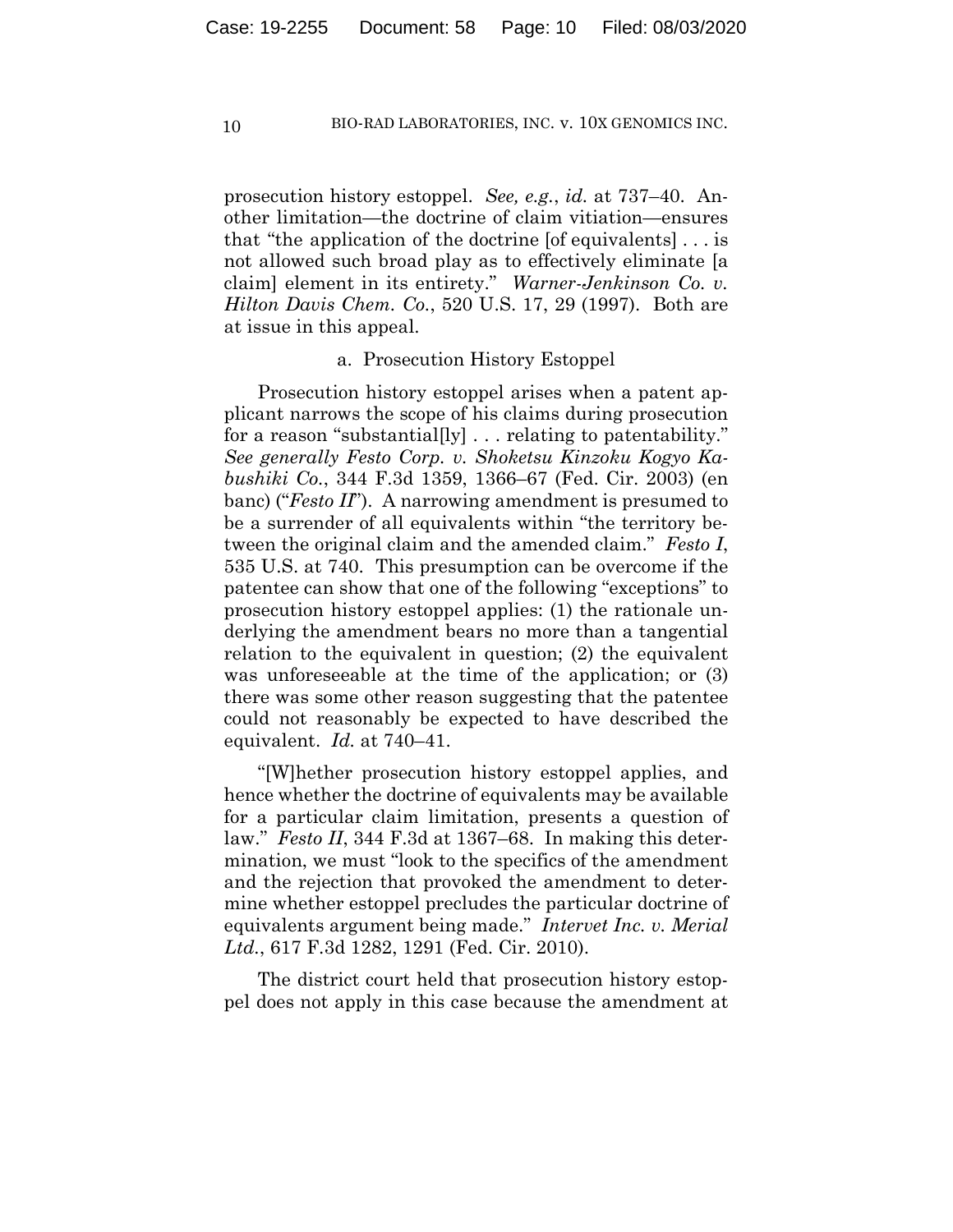issue was only tangentially related to the accused equivalent. The court reasoned that, during prosecution, the inventors sought to distinguish the microchannels in their system from fluorinated prior art microchannels that would react with the carrier fluid. *Bio-Rad*, 396 F. Supp. 3d at 377. In the court's view, the objectively apparent reason for the amendment was to distinguish fluorinated microchannels from microchannels that had no fluorinated properties. The district court concluded that an accused product like 10X's—having minute or negligible quantities of fluorine that have no function in the product and do not react with the microchannels—could meet the "non-fluorinated" limitation under the doctrine of equivalents. *Id.*

On appeal, the parties do not dispute that the amendment at issue was narrowing, or that it was made to overcome prior art. Instead, they dispute whether the tangentiality exception to prosecution history estoppel applies. 10X argues, as it did before the district court, that prosecution history estoppel applies because the '083 patent inventors narrowed the claims to recite a "non-fluorinated microchannel" to overcome Quake, which taught "fluorinated" microchannels. 10X argues that, with this amendment, the inventors surrendered all territory between the original limitation—microchannels generally and the amended limitation—non-fluorinated microchannels. Appellant's Br. 33–34. Accordingly, 10X contends that the district court erred in applying the "tangentiality" exception for a narrowing amendment. 10X characterizes the district court's analysis as "recasting" the inventors' disclaimer as covering only microchannels coated with fluorine "for a purpose." *Id.* at 35 (emphasis omitted). In 10X's view, by rewriting the claims during prosecution, the inventors surrendered the right to expand their monopoly to cover microchannels containing fluorine, "for whatever purpose." *Id.* at 36.

Bio-Rad argues that the tangentiality exception to prosecution history estoppel allows it to assert and prevail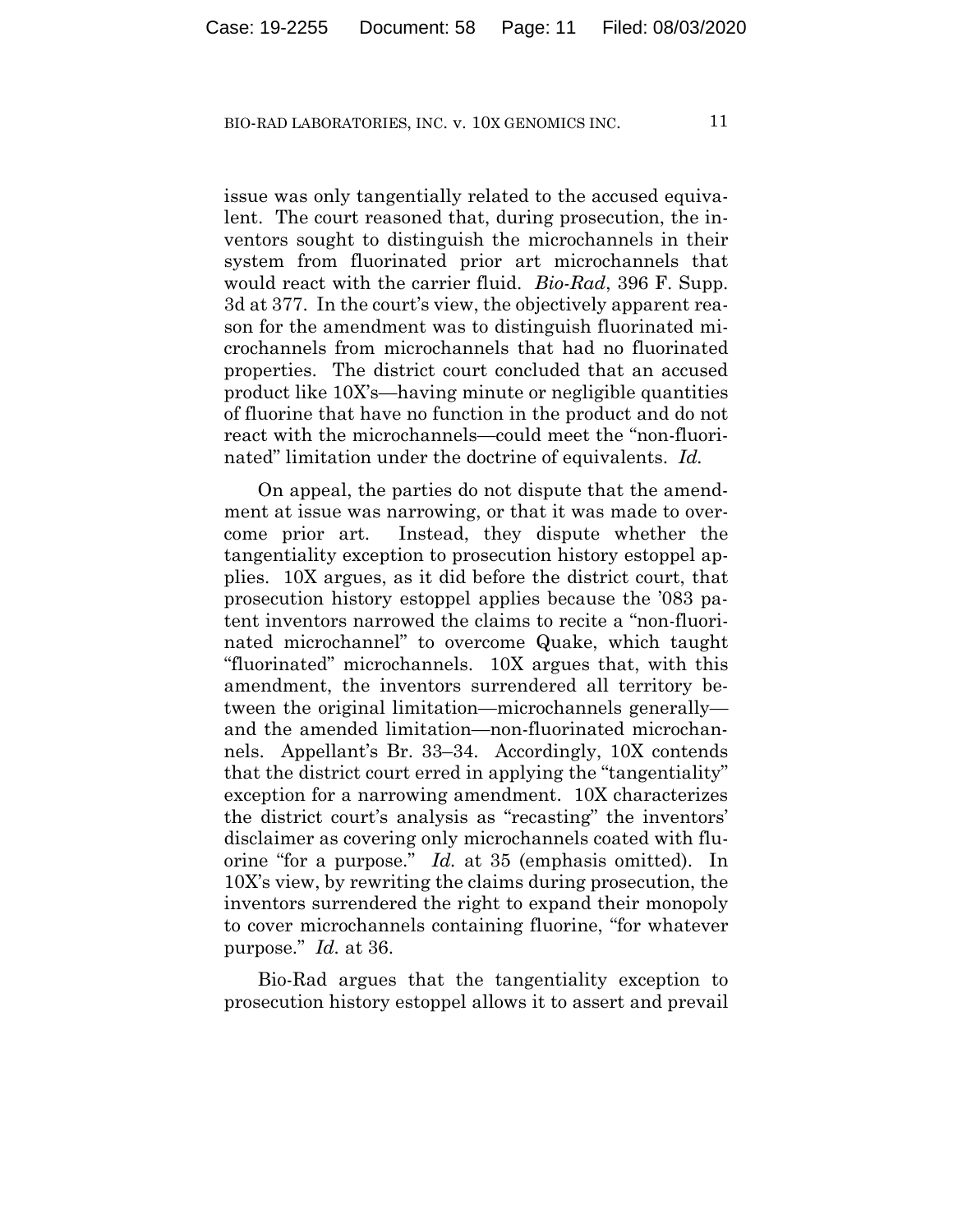under the doctrine of equivalents. In Bio-Rad's view, the reason for narrowing the claims was "peripheral, or not directly relevant to the alleged equivalent." Appellees' Br. 20 (quoting *Festo II*, 344 F.3d at 1369). Bio-Rad contends that the patentees amended the claims to make clear that the carrier fluid and the microchannel wall should be chemically distinct, which bears no more than a tangential relation to the alleged equivalent—microchannel walls containing a nominal amount of fluorine that is not chemically distinct from the carrier fluid. We agree with Bio-Rad.

The prosecution history of the '083 patent establishes that the objectively apparent reason for adding the "nonfluorinated microchannels" limitation was no more than tangentially related to the equivalent at issue. In amending the claims, the patentees sought to distinguish the claimed invention from Quake, which disclosed fluorinated microchannel wall coatings that would react with the carrier fluid. The inventors argued that preventing droplets from sticking to the walls of the microchannels requires the surfactant to be chemically similar to the carrier fluid *and* chemically different from the channel walls. The inventors therefore amended the claims to make clear that the carrier fluid and the microchannel wall should be chemically distinct. By claiming non-fluorinated microchannels and a fluorinated surfactant, the inventors made sure that, in contrast to the Quake disclosure, the carrier fluid and microchannels in the claimed invention would not react with each other, thereby preventing droplets from sticking to the walls of the microchannels. As such, the inventors' decision to add the "non-fluorinated microchannels" limitation must be considered in the context of adding, at the same time, the limitation of a "fluorinated surfactant" to the carrier fluid.

The inventors' statements during prosecution confirm that the "rationale underlying the [narrowing] amendment [bore] no more than a tangential relation to the equivalent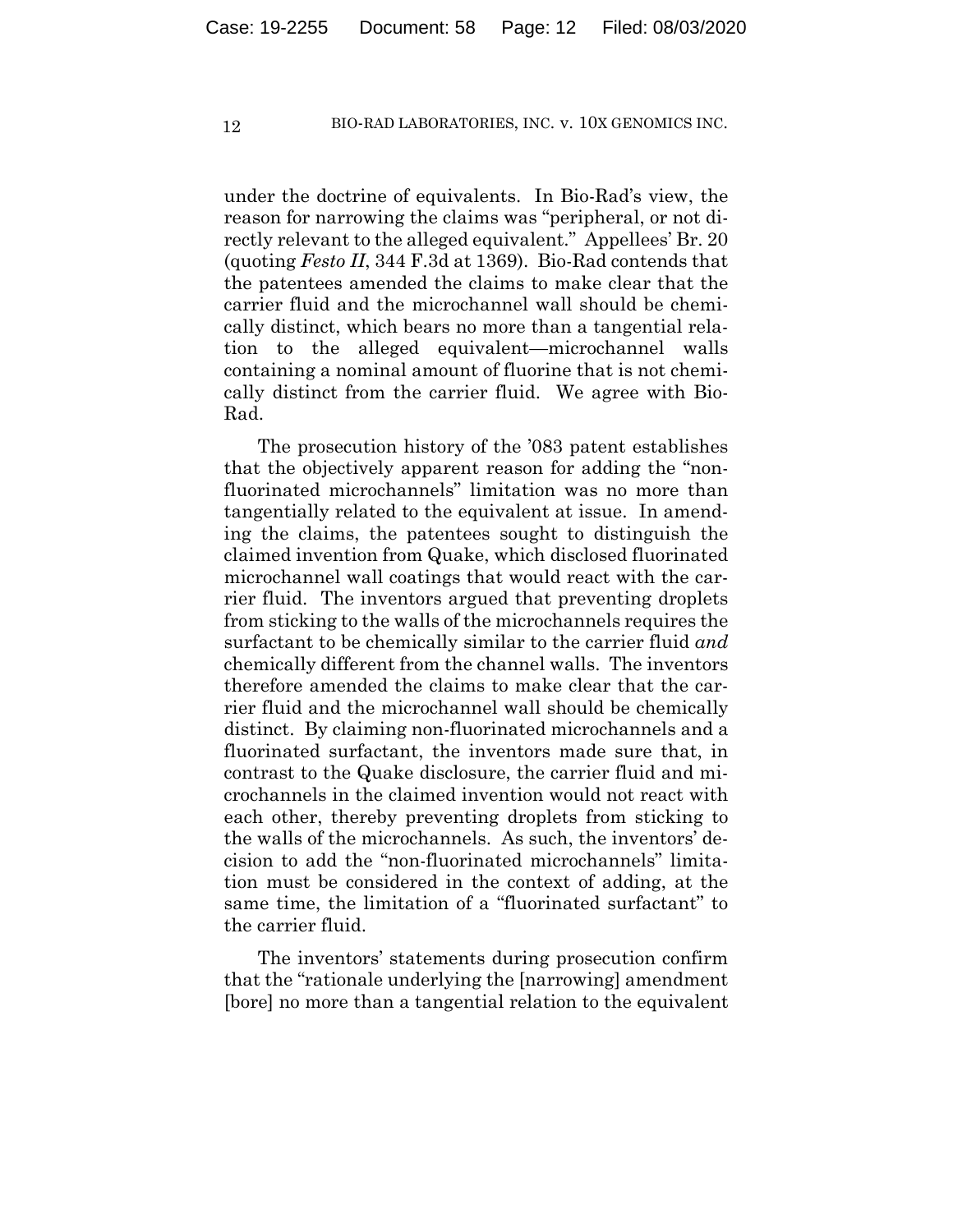in question"—here, microchannels containing negligible amounts of fluorine, which cannot react with the carrier fluid. *See Festo I*, 535 U.S. at 740–41. As the district court explained, the inventors surrendered microchannels coated with fluorine "*for a purpose*—not those containing *de minimis* amounts of fluorine that have no effect on how the microchannel functions in the system." *Bio-Rad*, 396 F. Supp. 3d at 377 (emphasis added). As such, Bio-Rad was not barred from asserting that microchannels containing negligible amounts of fluorine are equivalent to "non-fluorinated microchannels."

We reject  $10X$ 's argument that the "Quake patent unambiguously contained the accused equivalent," and therefore, this amendment cannot be tangential. Appellant's Br. 34–35. The crux of the tangentiality inquiry remains "the patentee's objectively apparent reason for the narrowing amendment . . . [as] discernible from the prosecution history record." *Festo II*, 344 F.3d at 1369. As explained above, the prosecution history record reveals that the reason for the amendment was to distinguish microchannels that reacted with carrier fluids. Quake disclosed fluorinated microchannels generally. It did not expressly disclose microchannels with non-reacting, negligible levels of fluorine, like in the accused equivalent. The question here is not whether Quake disclosed fluorinated microchannels, but rather, whether Quake taught the use of non-reactive amounts of fluorination in the microchannels. It did not. Accordingly, the narrowing amendment can only be said to have a tangential relation to the equivalent at issue—negligibly fluorinated microchannels, or, put differently, microchannels with non-fluorinated properties.

The parties each cite several of our cases in support of or against the application of the tangentiality exception to prosecution history estoppel. Prosecution history estoppel, including the tangentiality inquiry, is always a case-specific analysis. The objectively apparent reason discernable from the prosecution history record will, accordingly, differ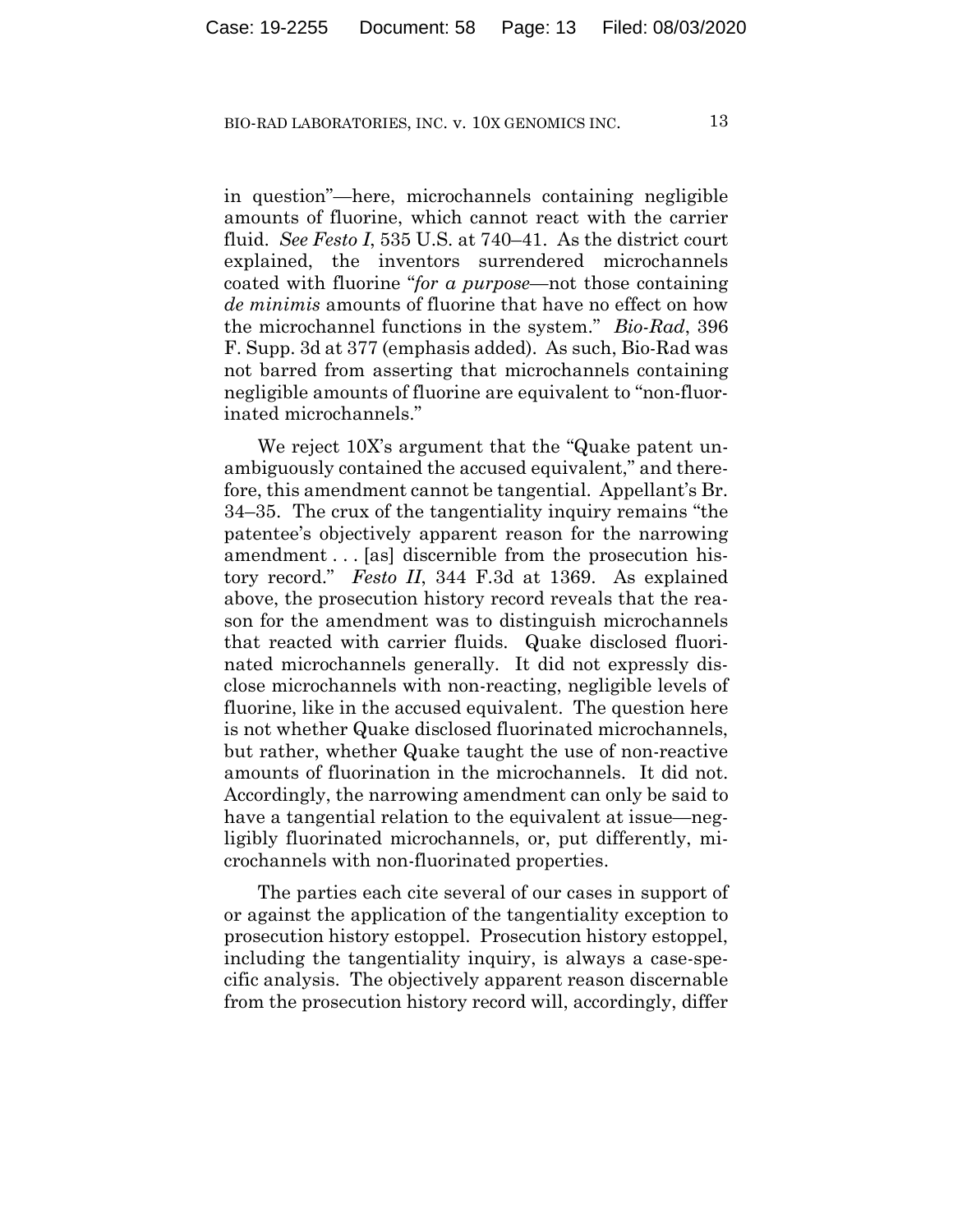in each case. For example, we recently considered these issues in *Amgen Inc. v. Amneal Pharmaceuticals LLC*, 945 F.3d 1368 (Fed. Cir. 2020). There, the accused product used "pregelatinized starch" as a binder, and the asserted claim did not list pregelatinized starch in its Markush group reciting binders. *Id.* at 1380. The patent owner asserted infringement under the doctrine of equivalents, arguing that pregelatinized starch functioned as a binder in the accused product. We noted that the patent owner revised the claim's binder limitations to be in Markush group format to overcome prior art references that taught the use of pregelatinized starch as a binder. *Id.* at 1382. Accordingly, we concluded that the amendment—made to avoid prior art that contains the equivalent in question—was not tangential. *Id.* Because the prior art references at issue taught the use of the alleged equivalent for the claimed function, the tangentiality exception to prosecution history estoppel could not apply. Here, by contrast, Quake did not teach the use of the alleged equivalent—negligibly fluorinated microchannels or those with no fluorinated properties.

We also recently addressed the tangentiality exception in *Eli Lilly v. Hospira, Inc.*, where the patent owner narrowed the claims during prosecution to recite "pemetrexed disodium" instead of "an antifolate." 933 F.3d 1320, 1325–26 (Fed. Cir. 2019). The accused equivalent at issue was pemetrexed *ditromethamine*, which is functionally identical to pemetrexed disodium. *Id.* at 1327. We concluded that "[t]he reason for Lilly's amendment . . . was to narrow original claim 2 to avoid Arsenyan, which only discloses treatments using methotrexate, a different antifolate." *Id.* at 1331. Thus, claiming the functionally equivalent pemetrexed salts was tangential to overcoming prior art disclosing an antifolate other than pemetrexed. Here too, functionally equivalent microchannels (*i.e.*, microchannels with no fluorinated properties) are tangential to the patentees' reason for distinguishing Quake, which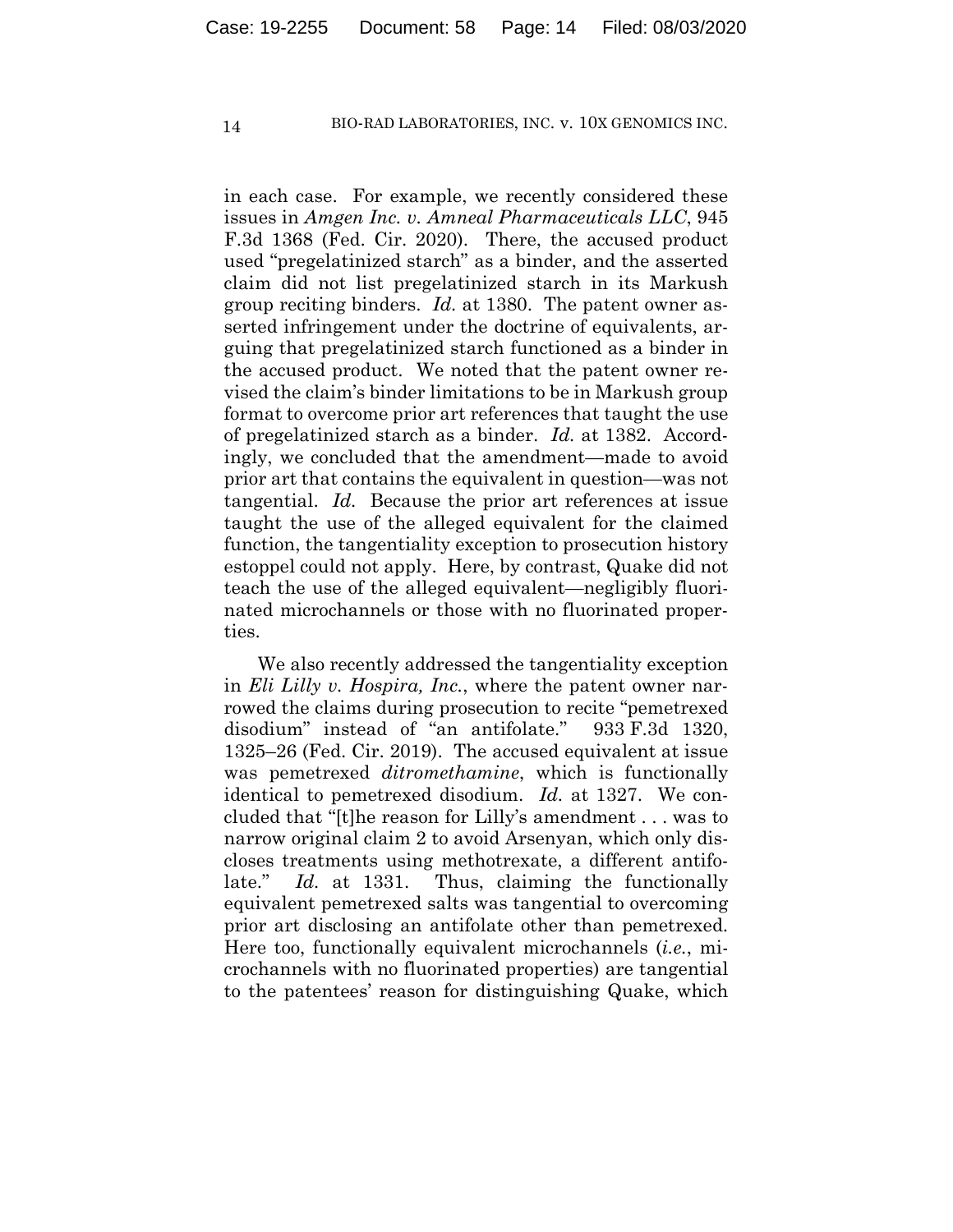disclosed fluorinated microchannels. We find this case more analogous to *Eli Lilly* than to *Amgen*.

Accordingly, we conclude that the district court correctly held that prosecution history estoppel does not apply in this case.

## b. Claim Vitiation

Claim vitiation presents another bar to a finding of infringement under the doctrine of equivalents. "[S]aying that a claim element would be vitiated is akin to saying that there is no equivalent to the claim element in the accused device based on the well-established 'function-wayresult' or 'insubstantial differences' tests." *Brilliant Instruments, Inc. v. GuideTech, LLC*, 707 F.3d 1342, 1347 (Fed. Cir. 2013). More recently, we have explained that vitiation "is not an exception or threshold determination that forecloses resort to the doctrine of equivalents, but is instead a legal conclusion of a lack of equivalence based on the evidence presented and the theory of equivalence asserted." *UCB, Inc. v. Watson Labs., Inc.*, 927 F.3d 1272, 1283 (Fed. Cir. 2019) (quoting *Cadence Pharm. Inc. v. Exela PharmSci Inc.*, 780 F.3d 1364, 1371 (Fed. Cir. 2015)); *see also DePuy Spine, Inc. v. Medtronic Sofamor Danek, Inc.*, 469 F.3d 1005, 1017 (Fed. Cir. 2006) ("[T]he 'all elements' rule generally is not met—and therefore a claim limitation can be said to be vitiated—if the theory or evidence of equivalence is legally incapable of establishing that the differences between the limitation in the claim and the accused device are insubstantial; *i.e.*, if the theory or evidence is so legally insufficient as to warrant a holding of non-infringement as a matter of law.").

On appeal, 10X argues that the doctrine of equivalents is unavailable to Bio-Rad because "fluorinated" and "nonfluorinated" are "diametric opposites" and because a fluorinated microchannel is the "antitheses" of a non-fluorinated microchannel. Appellant's Br. 37–40 (citing, e.g., *Moore U.S.A., Inc. v. Standard Register Co.*, 229 F.3d 1091,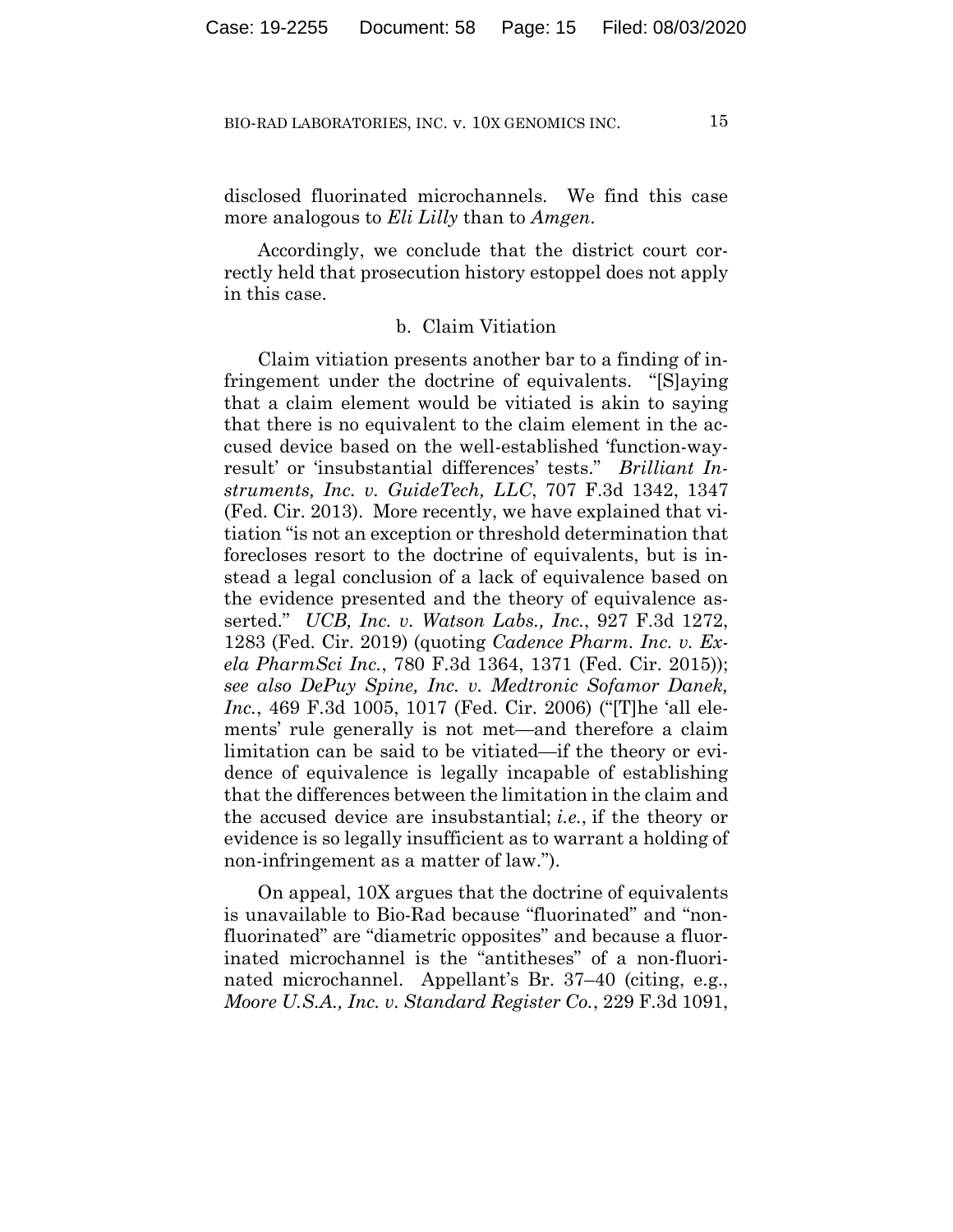1115 n.5 (Fed. Cir. 2000)). In 10X's view, allowing Bio-Rad to argue that fluorinated microchannels are equivalent to non-fluorinated microchannels entirely vitiates the "nonfluorinated microchannel" limitation. 10X also cites several of our prior cases where we found that a claim element cannot be supplied by an alleged equivalent that was the opposite of the missing element. Despite some surface appeal, these arguments do not hold up under even minimal scrutiny.

10X attempts to extend our cases regarding claim vitiation beyond their facts. Relying on *Deere & Co. v. Bush Hog*, *LLC*, 703 F.3d 1349, 1356 (Fed. Cir. 2012), the district court concluded that a reasonable jury could find on the facts presented here that non-fluorinated microchannels and minimally-fluorinated microchannels with no reactive properties are equivalent. 10X criticizes the district court's reliance on *Deere* as "invok[ing] only dicta." Appellant's Br. 39. It also argues that *Deere* did not override our prior cases discussing "opposites" but instead dealt with a scenario where the claim element did not present a binary choice. Appellant's Reply Br. 7. 10X, however, ignores the fact that we have repeatedly emphasized the principle outlined in *Deere* in subsequent cases. *See, e.g.*, *Cadence Pharm. Inc.*, 780 F.3d at 1371 (collecting cases).

In *Brilliant Instruments*, for example, we explained that vitiation comes into play when the alleged equivalent is "diametrically opposed" to the missing claim element. "[W]hen the accused structure has an element that is the opposite of the claimed element," it is "more difficult" for a patentee to succeed on a theory of equivalents. 707 F.3d at 1347. We also explained that "[i]f the claimed and accused elements are recognized by those of skill in the art to be opposing ways of doing something, they are likely not insubstantially different." *Id.* at 1347–48. And, we noted, "this concept [applies] to cases where we have recognized that two alternatives exist that are very different from each other and therefore cannot be equivalents for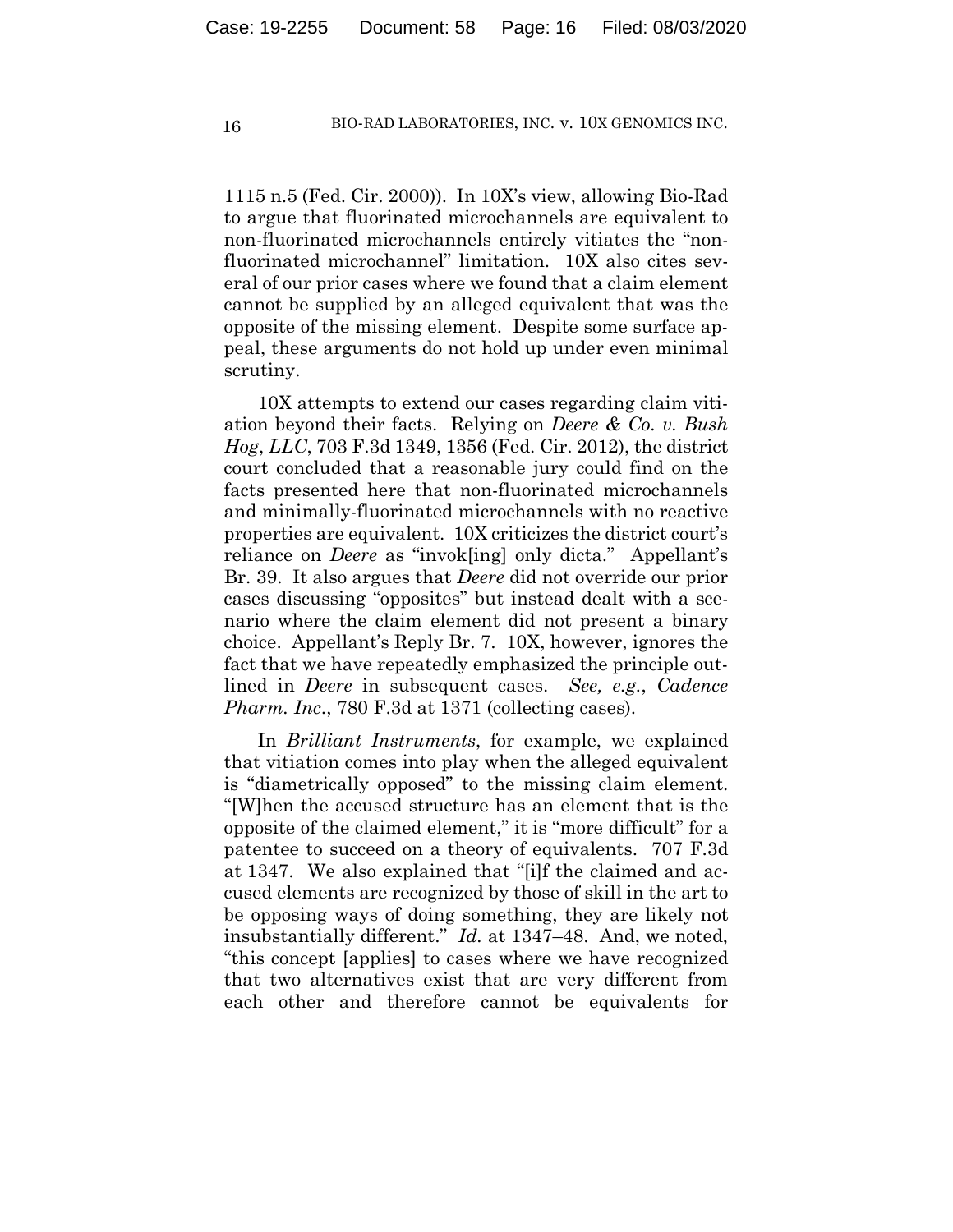infringement purposes." *Id.* at 1348 (citing, e.g., *Moore U.S.A., Inc.,* 229 F.3d at 1106).

Notably, in *Cadence Pharmaceuticals*, we cautioned against using labels like "antithesis" in lieu of conducting the proper inquiry of infringement under the doctrine of equivalents:

Characterizing an element of an accused product as the "antithesis" of a claimed element is also a conclusion that should not be used to overlook the factual analysis required to establish whether the differences between a claimed limitation and an accused structure or step are substantial *vel non*. The determination of equivalence depends not on labels like "vitiation" and "antithesis" but on the proper assessment of the language of the claimed limitation and the substantiality of whatever relevant differences may exist in the accused structure.

#### *Cadence Pharm.*, 780 F.3d at 1372.

Accordingly, we reject 10X's attempt to limit the inquiry to a binary choice between "fluorinated" and "nonfluorinated" microchannels, and its conclusion that infringement under the doctrine of equivalents is unavailable to Bio-Rad as a matter of law. The appropriate inquiry is whether a reasonable juror could have found that a negligibly-fluorinated microchannel performs the same function, in the same way, and achieves the same result, as a non-fluorinated microchannel. Here, based on the evidence presented at trial—including the testimony of Bio-Rad's expert, Dr. Sia—the district court concluded that a reasonable juror could find that a 0.02% Kynar-containing microchannel is insubstantially different from a non-fluorinated microchannel. *Bio-Rad*, 396 F. Supp. 3d at 378. The non-fluorinated microchannel claim limitation is not stripped of meaning, or "effectively eliminate[d]," *Warner-Jenkinson*, 520 U.S. at 29, by Bio-Rad's theory and the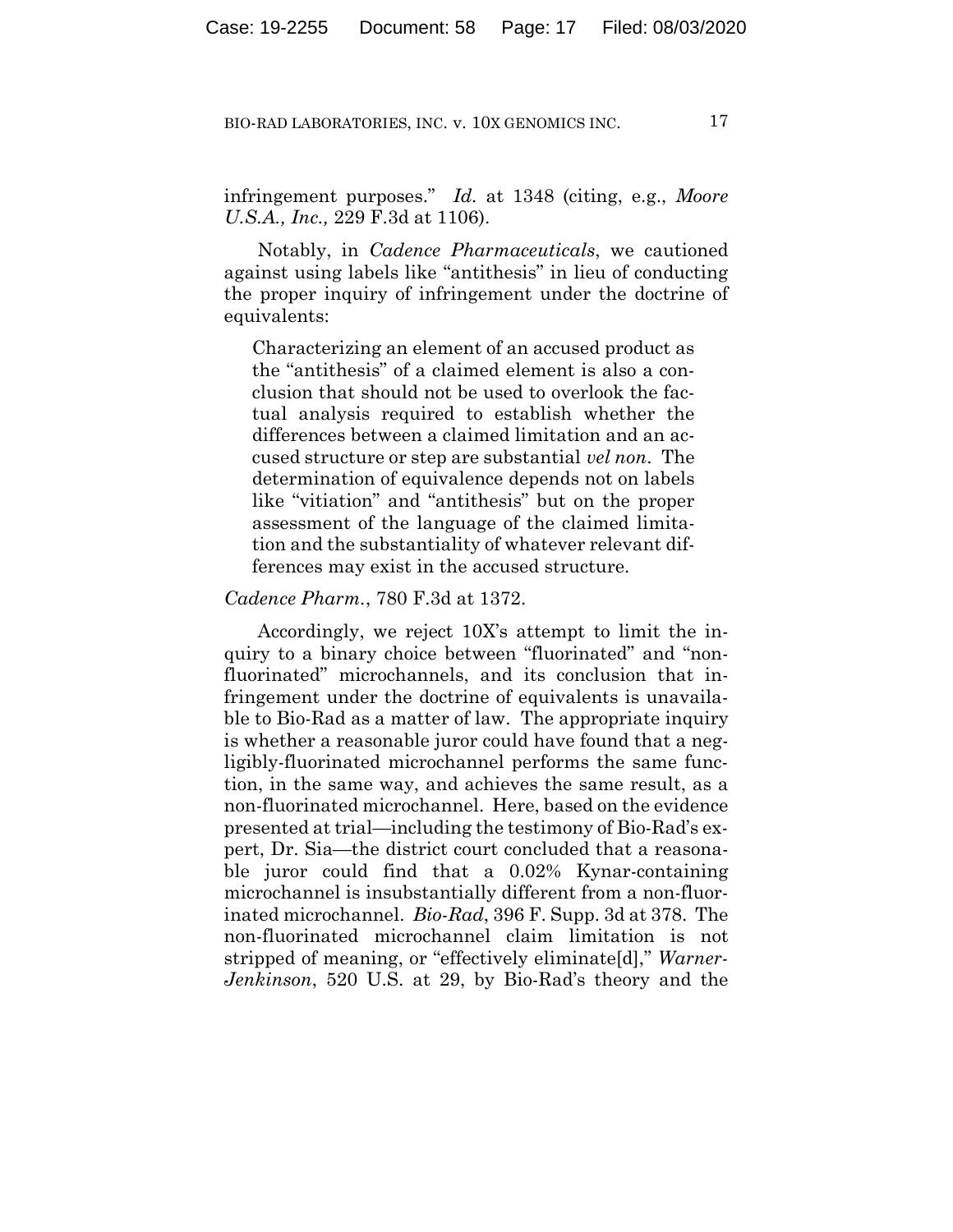jury's finding that the accused microchannel, having too little fluorine to alter its reactive properties, is an equivalent.

10X does not challenge that substantial evidence supports the jury's finding that a 0.02% Kynar-containing microchannel is insubstantially different from a nonfluorinated microchannel. Accordingly, 10X's challenges concerning the infringement under the doctrine of equivalents fail.

# 2. Substantial Evidence Supports the Jury's Verdict that 10X's Accused Products Meet the Claimed Surface Tension Relationship

10X next argues that it is entitled to JMOL of non-infringement of the '083 patent because none of its products have a plug-fluid/microchannel wall interface. Appellant's Br. 40–42. According to 10X, without such an interface, its products cannot satisfy the claim limitation "wherein the fluorinated surfactant is present at a concentration such that the surface tension at the plug-fluid/microchannel wall interface is higher than the surface tension at the plug-fluid/carrier-fluid interface." *Id.* at 40 (quoting '083 patent, col. 73 ll. 16–21) (emphasis omitted). 10X contends that the droplets in its chips are fully encased by the carrier fluid and do not touch the channel wall, meaning they do not have the plug-fluid/microchannel wall interface, and thus cannot infringe.

Bio-Rad responds that the claims do not require the plug-fluid to be in actual physical contact with the microchannel walls. Appellees' Br. 24. In Bio-Rad's view, the asserted claims merely require that the droplet/wall surface tension is higher than the droplet/carrier-fluid surface tension. According to Bio-Rad, the purpose of the claimed surface tension relationship is to allow the formation of plugs/droplets that do not stick to the channel walls, just like those in 10X's products. *Id.* at 25. We again agree with Bio-Rad.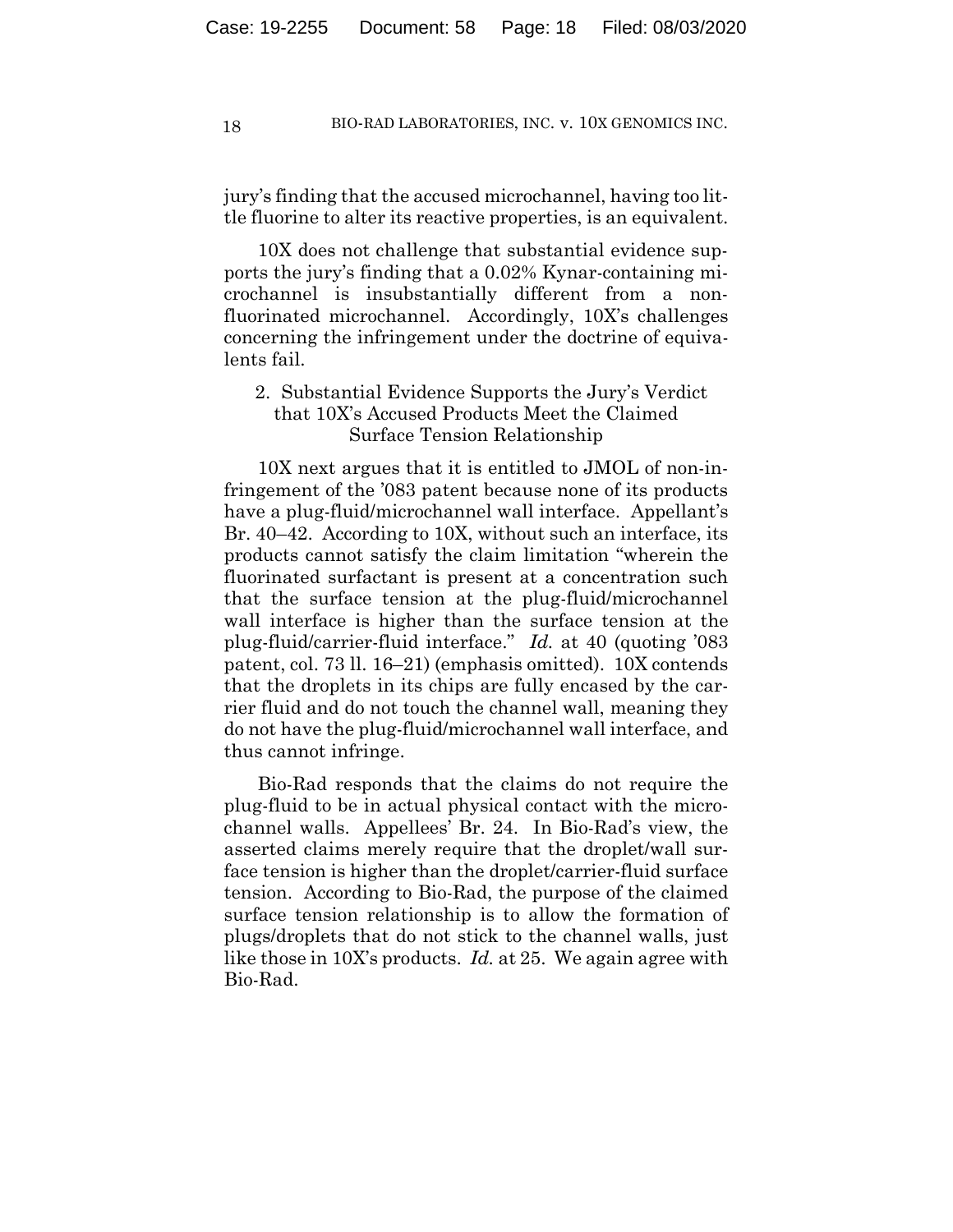The district court correctly noted that the claims do not require direct contact between the plug-fluid and the microchannel wall. They only require that the surface tension at the plug-fluid/microchannel wall interface is higher than that between the carrier fluid and the plug fluid. The specification explains the purpose of this claimed surface tension relationship: "If this condition is not satisfied, plugs tend to adhere to the channel walls and do not undergo smooth transport." '083 patent, col. 20 ll. 56–58. And, the specification clearly sets forth the purpose of introducing the surfactant:

Because the walls of the channels (PDMS, not fluorinated) and the carrier-fluid (fluorinated oil) are substantially different chemically, when a fluorinated surfactant is introduced, the surfactant reduces the surface tension at the oil-water interface preferentially over the wall-water interface. This allows the formation of plugs that do not stick to the channel walls.

*Id.* at col. 20 l. 63–col. 21 l. 2. Given this, we find that 10X's argument that its accused products cannot meet this limitation is without merit.

We also agree with the district court that sufficient evidence supports the jury's finding that 10X's products meet the claimed surface tension limitation. 10X's own expert, Dr. Huck, admitted that the surface tension relationship is met if the droplets do not contact channel walls. The parties do not dispute that this is the case for 10X's accused products. The jury also considered the testimony of Bio-Rad's expert, Dr. Sia, who presented testing evidence demonstrating that the claim limitation was met. Accordingly, we conclude that the district court properly denied 10X's motion for JMOL of non-infringement of the '083 patent and affirm the judgment of infringement of this patent.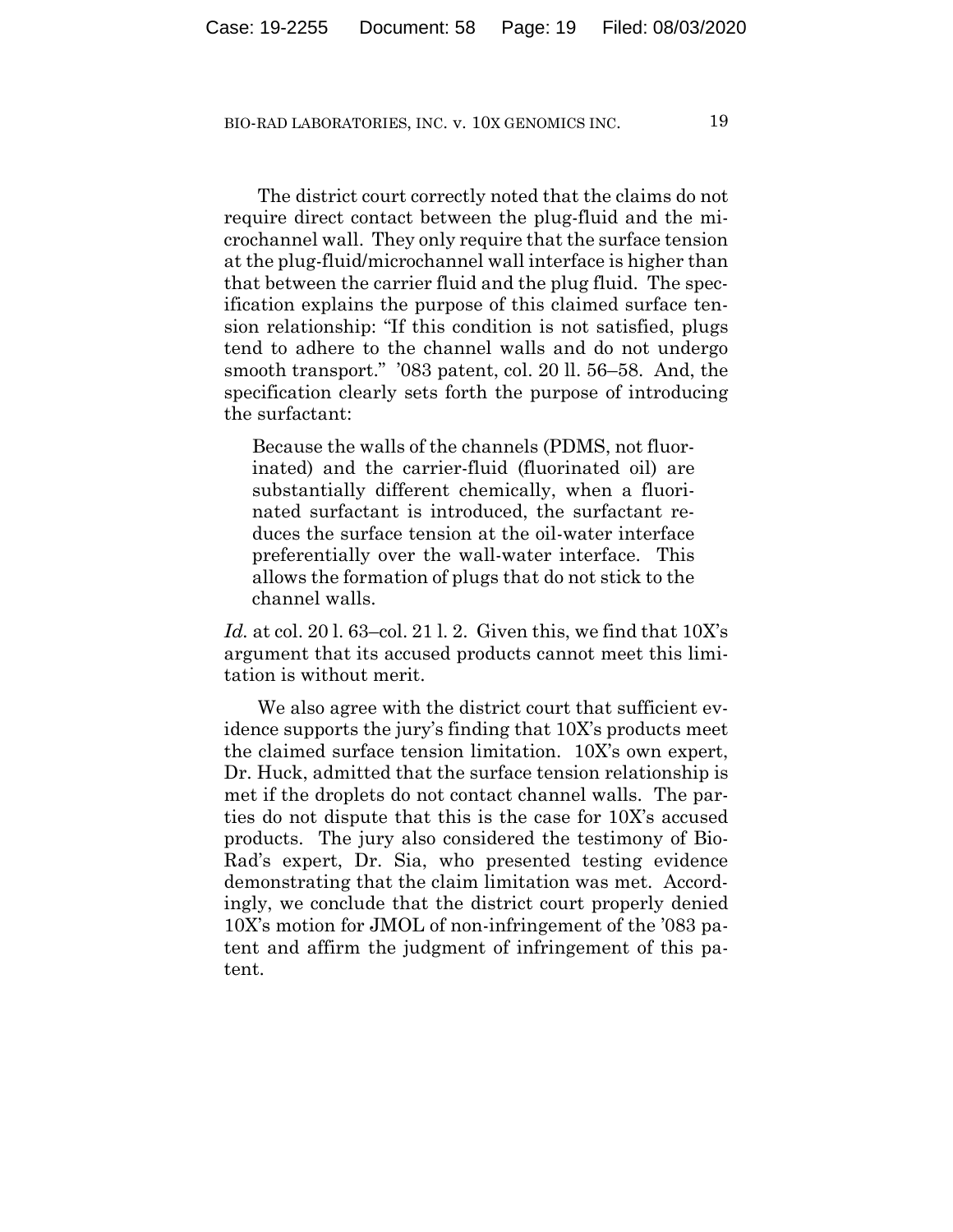#### B. Infringement of the '407 and '193 Patents

10X's non-infringement arguments regarding the '407 and '193 patents are based on its contention that the district court misconstrued the asserted claims of these patents. Specifically, 10X argues that, contrary to the district court's construction, the preambles of these patents' independent claims are limiting. We review claim construction de novo, reviewing subsidiary factual findings based on extrinsic evidence for clear error. *Teva Pharm. USA, Inc. v. Sandoz, Inc.*, 574 U.S. 318 (2015).

Whether a preamble is limiting is "determined on the facts of each case in light of the overall form of the claim, and the invention as described in the specification and illuminated in the prosecution history." *Applied Materials, Inc. v. Advanced Semiconductor Materials Am., Inc.*, 98 F.3d 1563, 1572–73 (Fed. Cir. 1996). A preamble limits the claimed invention if it recites essential structure or steps, or if it is "necessary to give life, meaning, and vitality" to the claim. *Pitney Bowes, Inc. v. Hewlett-Packard Co.*, 182 F.3d 1298, 1305 (Fed. Cir. 1999). If the claim uses the preamble only to state a purpose or intended use for the invention, then the preamble is not limiting. *Catalina Mktg. Int'l, Inc. v. Coolsavings.com, Inc.*, 289 F.3d 801, 808 (Fed. Cir. 2002). And, a preamble is generally not limiting unless there is "clear reliance on the preamble during prosecution to distinguish the claimed invention from the prior art." *Id*. Reliance on a preamble phrase for antecedent basis, however, may limit claim scope. *Bell Commc'ns Research, Inc. v. Vitalink Commc'ns Corp.*, 55 F.3d 615, 620 (Fed. Cir. 1995).

The preamble at issue recites "[a] method for conducting a reaction in plugs in a microfluidic system, comprising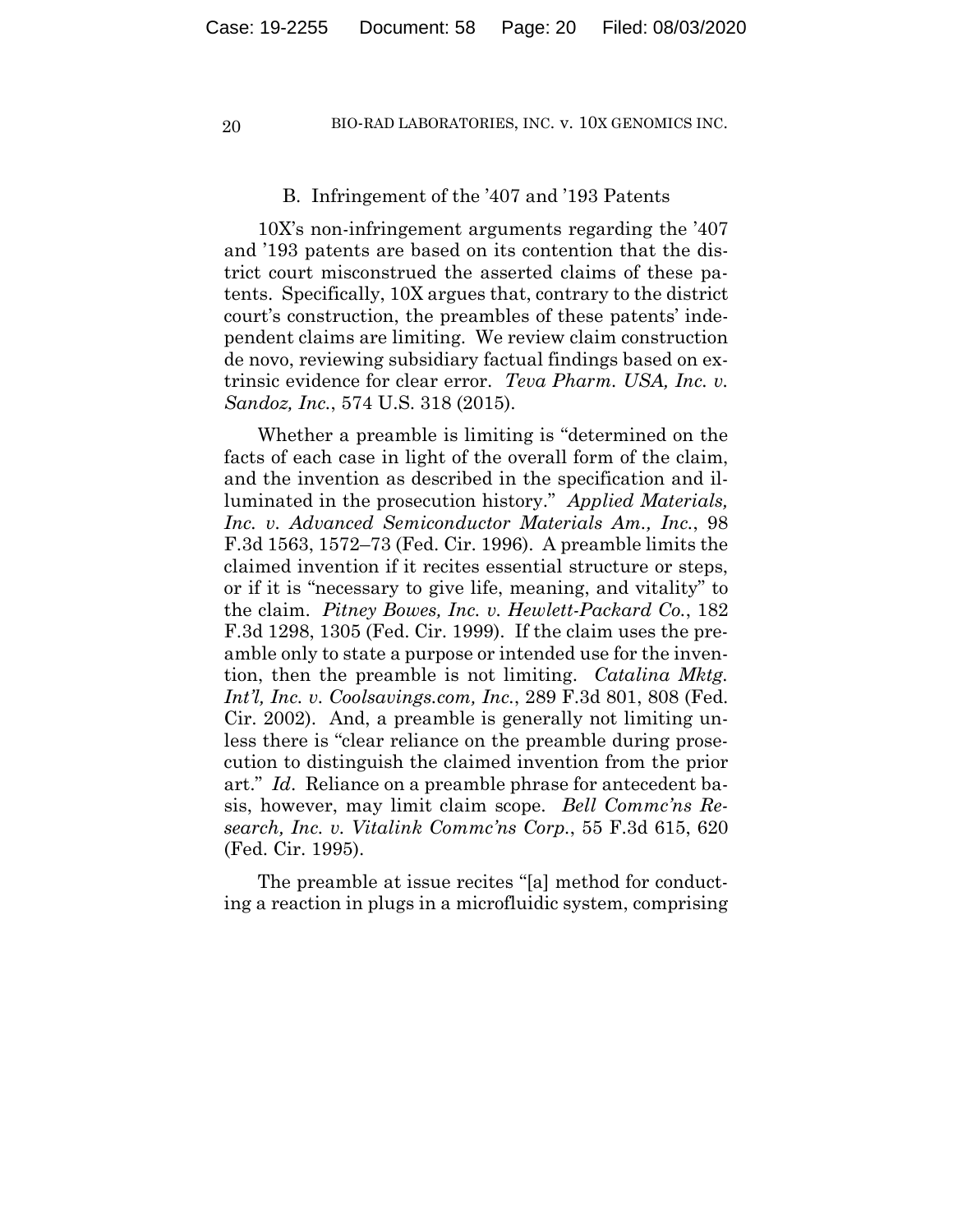the steps of  $\dots$  "407 patent, col. 78 ll. 54–55.<sup>3</sup> At the *Markman* stage, the district court found that the preamble was limiting "only to the extent that it provides an antecedent basis for the terms 'microfluidic system' and 'reaction.'" *Raindance Techs., Inc. v. 10X Genomics, Inc.*, No. 1:15-CV-00152-RGA, 2017 WL 382235, at \*7 (D. Del. Jan. 26, 2017)). It found that the preamble at issue "states an intended use for the invention, 'followed by the body of the claim, in which the claim limitations describing the invention are recited.'" *Id.* (quoting *TomTom, Inc. v. Adolph*, 790 F.3d 1315, 1324 (Fed. Cir. 2015)). It also found that the invention, as claimed, was "'structurally complete' without the remaining preamble language." *Id.*

In its motion for JMOL, 10X argued that, under the correct claim construction, the preambles limit the claims to methods of conducting reactions inside a microfluidic system, *i.e.*, to "on-chip" reactions only. The district court rejected 10X's argument. It found that the preamble terms "reaction" and "microfluidic systems" provide antecedent basis for the use of those terms in the body of the claim, but that this does not necessarily convert the entire preamble into a limitation. *Bio-Rad*, 396 F. Supp. 3d at 380 ("While portions of a preamble may be limiting where those portions provide an antecedent basis for terms appearing in the body of the claim, it is inappropriate to construe an entire preamble as limiting if the rest of the preamble language is not limiting."). According to the district court, the italicized portion of the preamble "*conducting* a reaction in plugs *in* a microfluidic system" was not limiting because

<sup>3</sup> The preamble of the claims of the '193 patent recite an "autocatalytic reaction" instead of a "reaction." '193 patent, col. 78 ll. 8–9. 10X states that the same arguments apply to the preambles of both the '407 and '193 patent claims and Bio-Rad offers no dispute on that point. Accordingly, our analysis applies to both patents.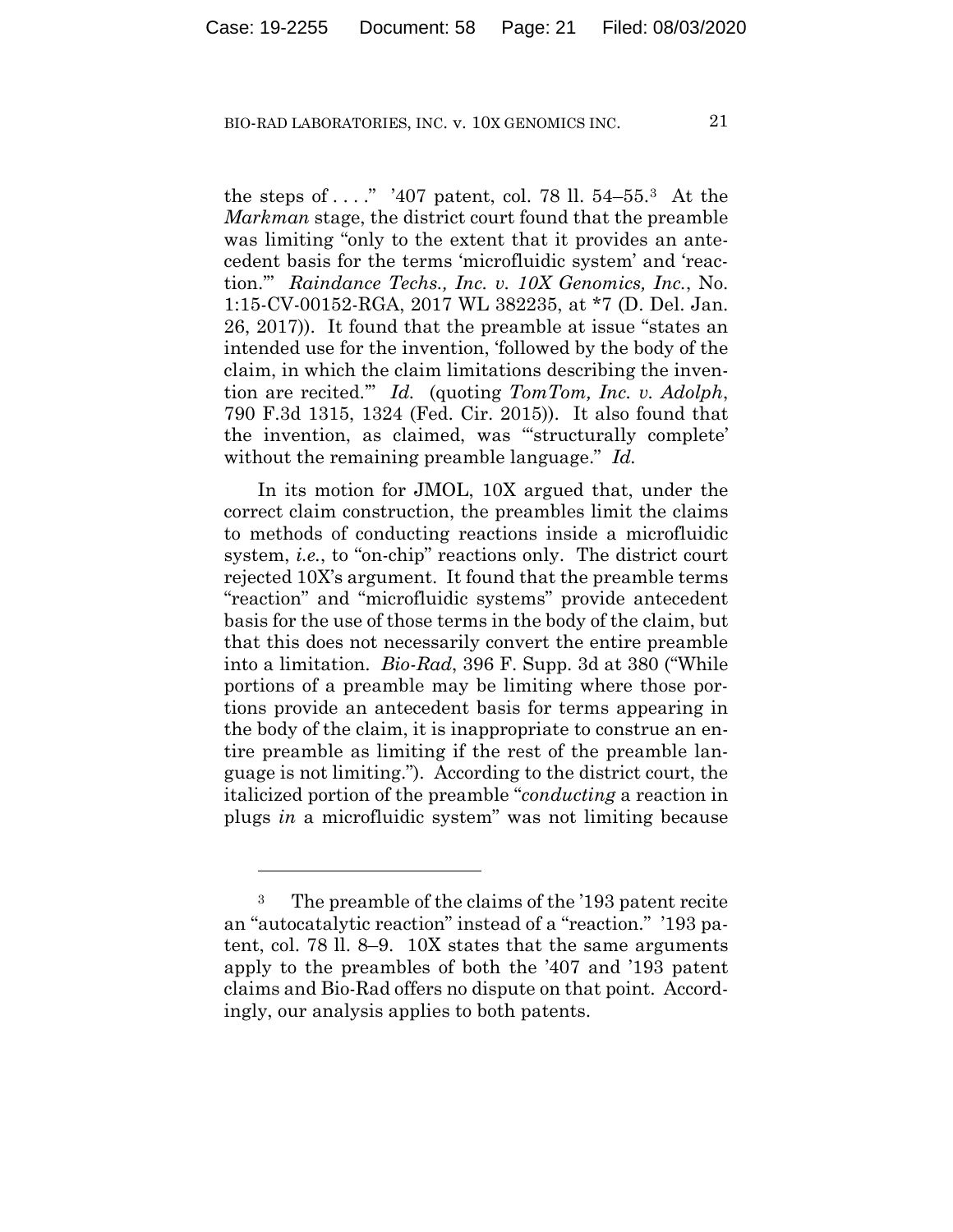this language does not "provide an antecedent basis for the rest of the claim and follows the standard pattern of a 'method for a purpose or intended use comprising,' followed by the body of the claim." *Id.* at 381 (citing *TomTom*, 790 F.3d at 1324).

On appeal, 10X again argues that the preamble term "reaction in plugs in a microfluidic system" is limiting. In 10X's view, the preamble requires the chemical reaction to take place in the droplets while the droplets are inside the microfluidic system, *i.e.*, the claimed methods are limited to "on-chip" reactions. By contrast, 10X argues, the reactions in its accused products are "off-chip" reactions—they are not completed until *after* a researcher removes the droplets from the microchannel and places them in a thermal cycler. Appellant's Br. 51–53.

10X argues that, as the district court found, the preamble clearly provides antecedent basis for the claim limitations "the microfluidic system" and "the reaction." It contends that, taken in conjunction with the specification and the prosecution history of the '407 patent, this establishes the drafter's intent to treat the entire preamble as limiting. Although we held in *TomTom* that it is possible for one part of the preamble to be limiting even though another portion is not, 10X asserts that *TomTom* does not apply where, as here, the preamble terms at issue were not distinct phrases. According to 10X, it was error to give limiting effect to certain terms in the preamble ("reaction" and "microfluidic system") but not to other terms surrounding those limiting parts ("conducting" and "in").

In Bio-Rad's view, the district court correctly found that the disputed language is a non-limiting statement of intended use or purpose. Bio-Rad also argues that, under *TomTom*, an entire preamble need not be limiting simply because it provides an antecedent basis in part. Bio-Rad further argues that 10X's non-enablement theory at trial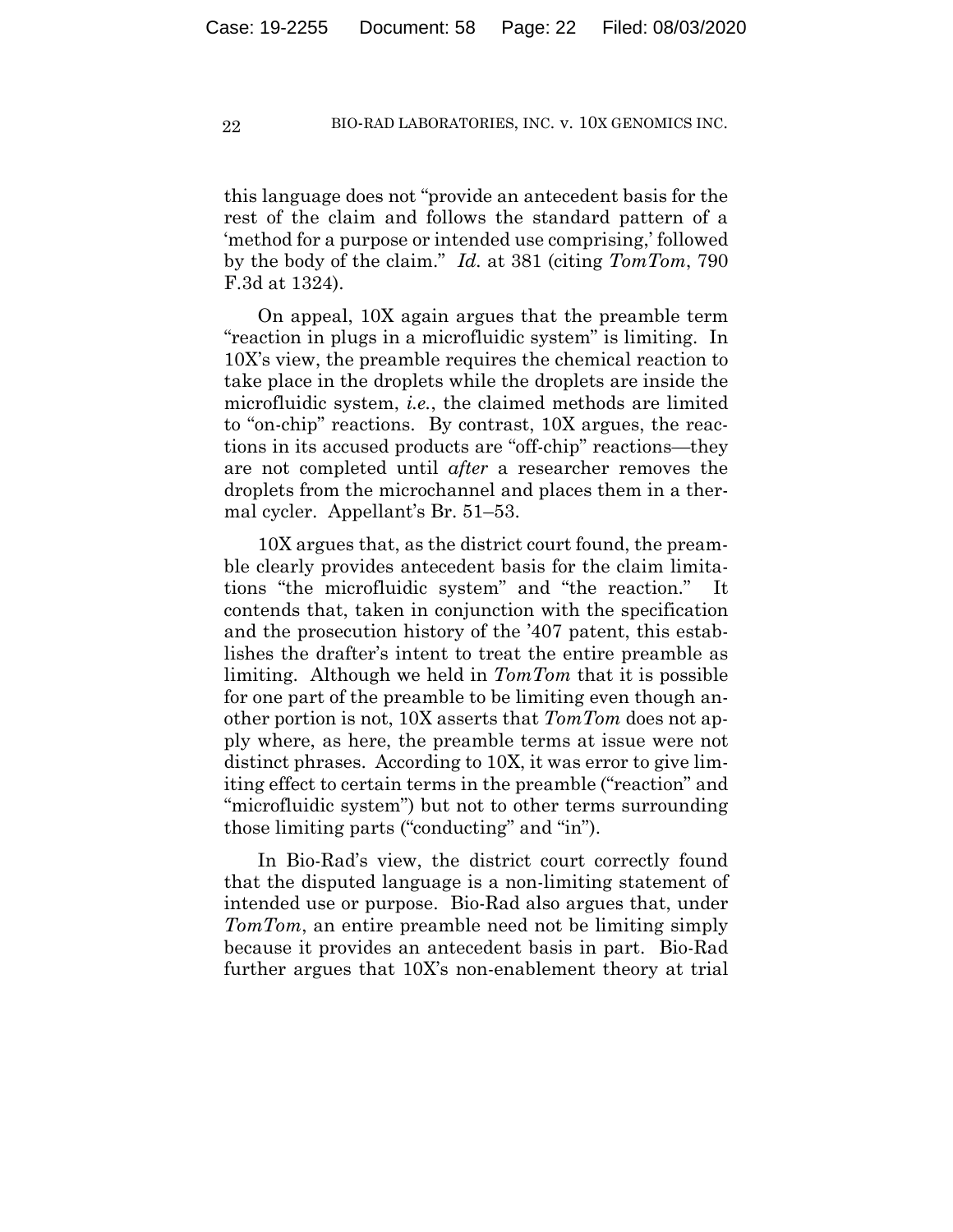contradicts its arguments here. This time, we agree with 10X.

The district court's application of *TomTom* to the facts before it is erroneous. In *TomTom*, we held that the district court erred in determining that it had to construe the entire preamble if it construed a portion of it. *TomTom*, 790 F.3d at 1322–24. The two-part preamble of the asserted claim recited: "[1] [a] method for generating and updating data [2] for use in a destination tracking system of at least one mobile unit comprising . . . ." *Id.* at 1322 (alteration omitted). We held that the first part of the preamble, "method for generating and updating data," was not limiting and did not provide an antecedent basis for any claim terms. *Id.* at 1323–24. We also found that the term did not recite essential structure or steps, or give necessary life, meaning, and vitality to the claim; rather, it stated "a purpose or intended use." *Id.* At the same time, we held that the second part of the preamble, "destination tracking system of at least one mobile unit," was limiting because it provided antecedent basis for "the mobile unit" recited in the body of the claims. *Id.* Thus, we found that *TomTom* involved a partially-limiting preamble.

Crucially, unlike *TomTom*, the preamble in this case cannot be neatly packaged into two separate portions. Nor does it simply recite a method for an intended use or purpose. The district court held that the preamble terms "reaction" and "microfluidic systems" provide antecedent basis for the use of those terms in the body of the claim. We agree with the court on this point. But we disagree that these limiting terms can be read separately from the remainder of the preamble. The language relied upon for antecedent basis in the preamble at issue is intertwined with the rest of the preamble. The term "conducting" in the preamble is not analogous to the non-limiting language at issue in *TomTom*.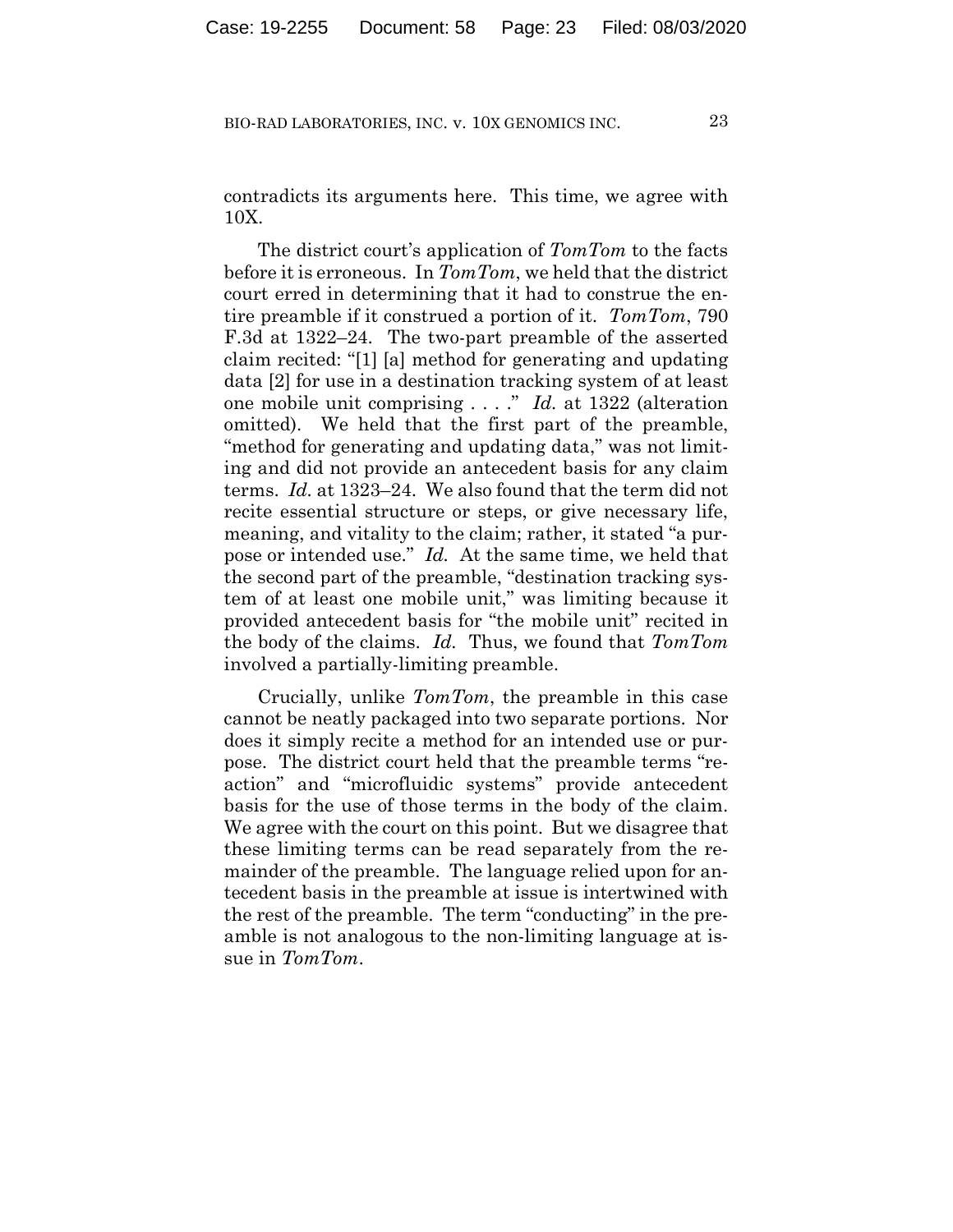We also are disinclined to sanction finding a preamble "partially" limiting by splicing it as the district court did here. The fact that the terms "reaction" and "microfluidic systems" provide antecedent basis for these terms in the body of the claim is a strong indication that the preamble acts "as a necessary component of the claimed invention." *Eaton Corp. v. Rockwell Int'l Corp.*, 323 F.3d 1332, 1339 (Fed. Cir. 2003). Based on the antecedent relationship, it is clear the claim drafters intended to limit the claimed methods to on-chip reactions, using both the preamble and the body of the claim to define the claimed invention.4 Accordingly, we conclude that the district court's claim construction is erroneous. Under the correct construction, the claimed methods are limited to on-chip reactions.

Bio-Rad argues that, even if the preamble is limiting, the jury's infringement verdict should be upheld. As a court of review, we refuse to decide, in the first instance, whether 10X's systems would infringe under the correct construction. Even Bio-Rad concedes that the district court precluded 10X from arguing that the entire preamble is limiting. Accordingly, we vacate the district court's judgment of infringement of the claims of the '407 and '193 patents and remand for a new trial on those issues.

<sup>4</sup> The prosecution history of the patent, although not dispositive in this case, provides additional support for construing the claims as limited to reactions in a microfluidic system. During prosecution, the examiner amended both the preambles and the titles of the patents to specify that the reactions are conducted "in plugs in the microfluidic system." J.A. 8625–29; J.A. 8632.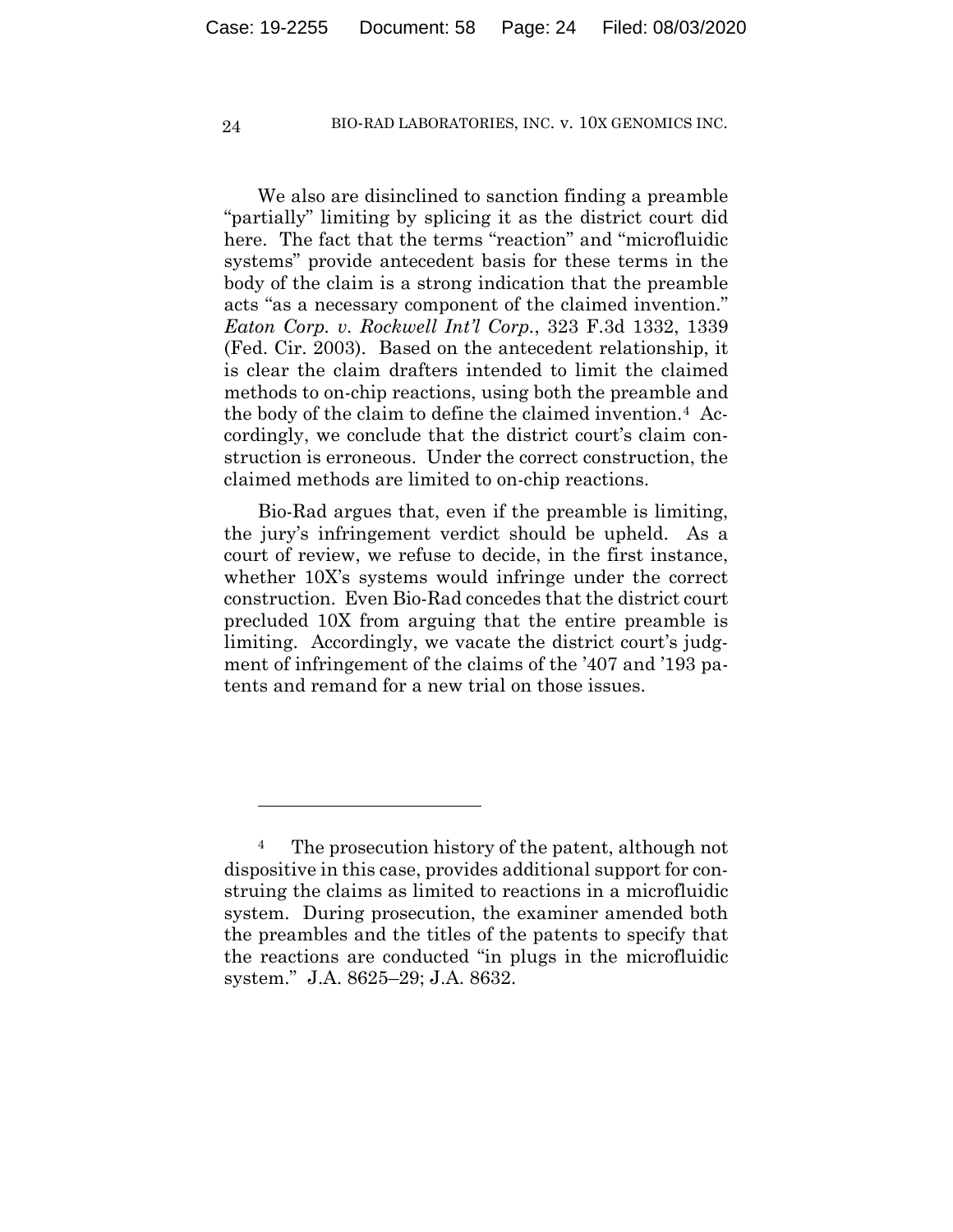## C. DAMAGES

Despite vacating the district court's judgment of infringement of two of the patents-in-suit, we proceed with considering the parties' arguments concerning damages because we affirm the judgment of infringement of the '083 patent—which covers all six accused product lines. The jury verdict and jury instructions show that the damages award is not predicated on infringement of any one patent. J.A. 378 ("If you found that 10X Genomics infringed any of the asserted claims of the  $'083, '193, '07$  [p]atents  $\ldots$ then with respect to that claim or those claims, please answer [the question on damages]."); J.A. 410 ("If you find that Plaintiffs have established infringement of a valid patent claim of the patents-in-suit, Plaintiffs will be entitled to a reasonable royalty to compensate them for that infringement."). As Bio-Rad explained during oral argument, affirming the judgment of infringement on the '083 patent—which includes the only asserted apparatus claims would leave the damages award undisturbed. Oral Arg. at 21:18–44, *available at* http://oralarguments.cafc.uscourts.g ov/default.aspx?fl=19-2255.mp3. 10X did not dispute this point either at oral argument or in its briefing to us. In fact, in its opening brief, 10X argued that reversal as to the '083 patent would affect the damages award, *see* Appellant's Br. 42, but did not make such an argument for the '407 and '193 patents.

The jury awarded almost \$24 million in damages—the full requested amount based on a reasonable royalty rate of 15%. On appeal, 10X argues that the damages award should be vacated because Bio-Rad's expert relied on licenses that were not comparable to the hypothetical negotiation. 10X further argues that Bio-Rad's expert did not apportion damages to the value of the patented technology. As discussed below, we reject these arguments.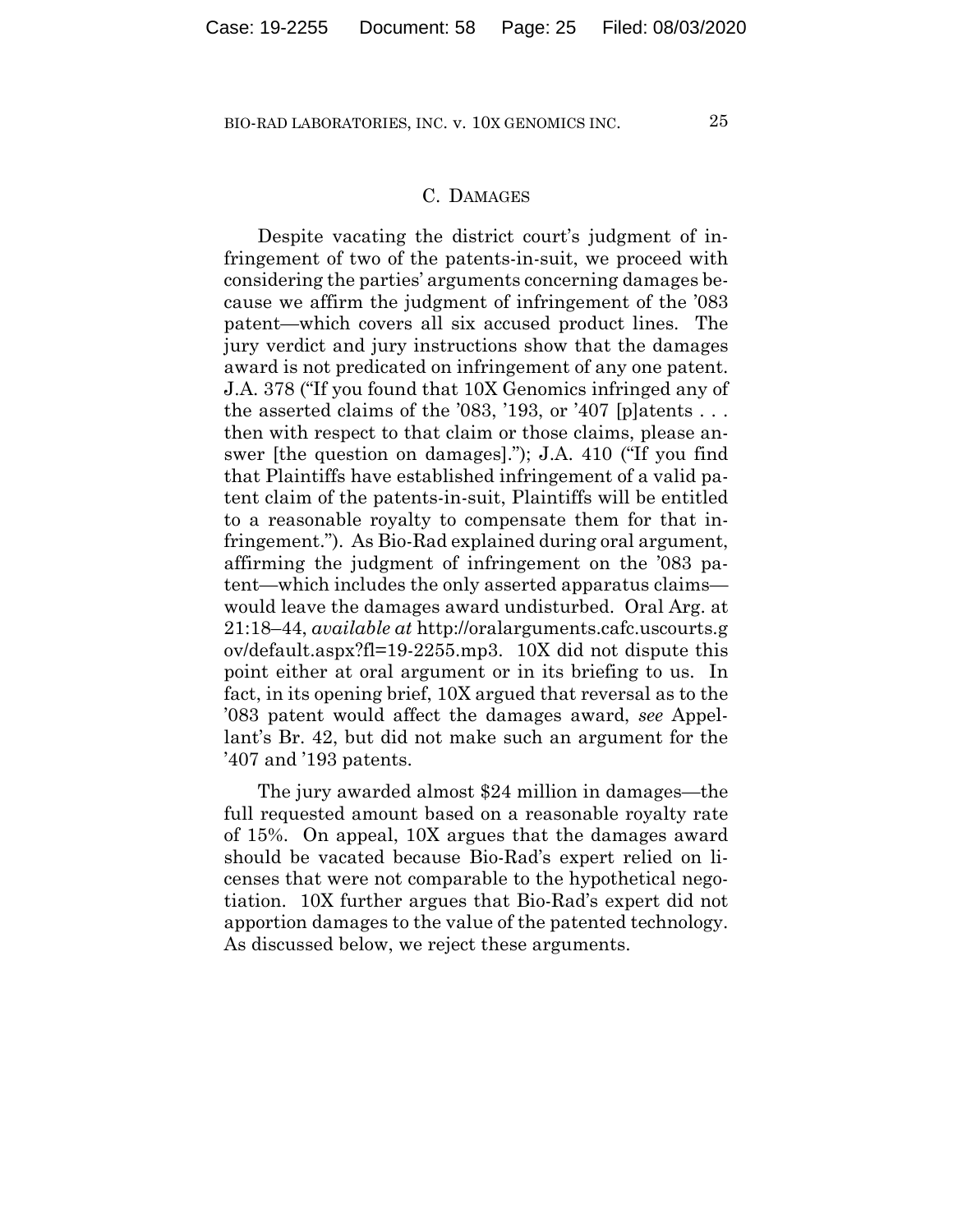# 1. The District Court Did Not Abuse Its Discretion in Allowing the Jury to Consider Testimony Regarding the Three Licenses at Issue

At trial, the parties used the hypothetical negotiation or the "willing licensor-willing licensee" approach for calculating reasonable royalty damages. This approach attempts to calculate the royalty rate the parties would have agreed upon had they negotiated an agreement prior to the start of the infringement. In determining a reasonable royalty, parties frequently rely on comparable license agreements. *See Georgia–Pacific Corp. v. U.S. Plywood Corp.*, 318 F. Supp. 1116, 1120 (S.D.N.Y. 1970); *see also Radio Steel & Mfg. Co. v. MTD Prods., Inc.*, 788 F.2d 1554, 1557 (Fed. Cir. 1986) ("The determination of a reasonabl[e] royalty . . . is based . . . on the royalty to which a willing licensor and a willing licensee would have agreed at the time the infringement began."). Assessing the comparability of licenses requires a consideration of whether the license at issue involves comparable technology, is economically comparable, and arises under comparable circumstances as the hypothetical negotiation. *See generally LaserDynamics, Inc. v. Quanta Computer, Inc.*, 694 F.3d 51 (Fed. Cir. 2012).

We review the district court's decision to admit expert testimony for abuse of discretion. *Gen. Elec. Co. v. Joiner*, 522 U.S. 136, 146 (1997). The jury's determination of the amount of damages is an issue of fact, which we review for substantial evidence. *Lucent Techs., Inc. v. Gateway, Inc.*, 580 F.3d 1301, 1310 (Fed. Cir. 2009). A jury's damages award "must be upheld unless the amount is grossly excessive or monstrous, clearly not supported by the evidence, or based only on speculation or guesswork." *Id.* (internal quotation marks omitted).

At trial, Bio-Rad's damages expert, Mr. Malackowski, based his reasonable royalty calculation on three licenses that he deemed comparable: (1) the Caliper/RainDance license (2) the Applera/Bio-Rad license, and (3) the Applied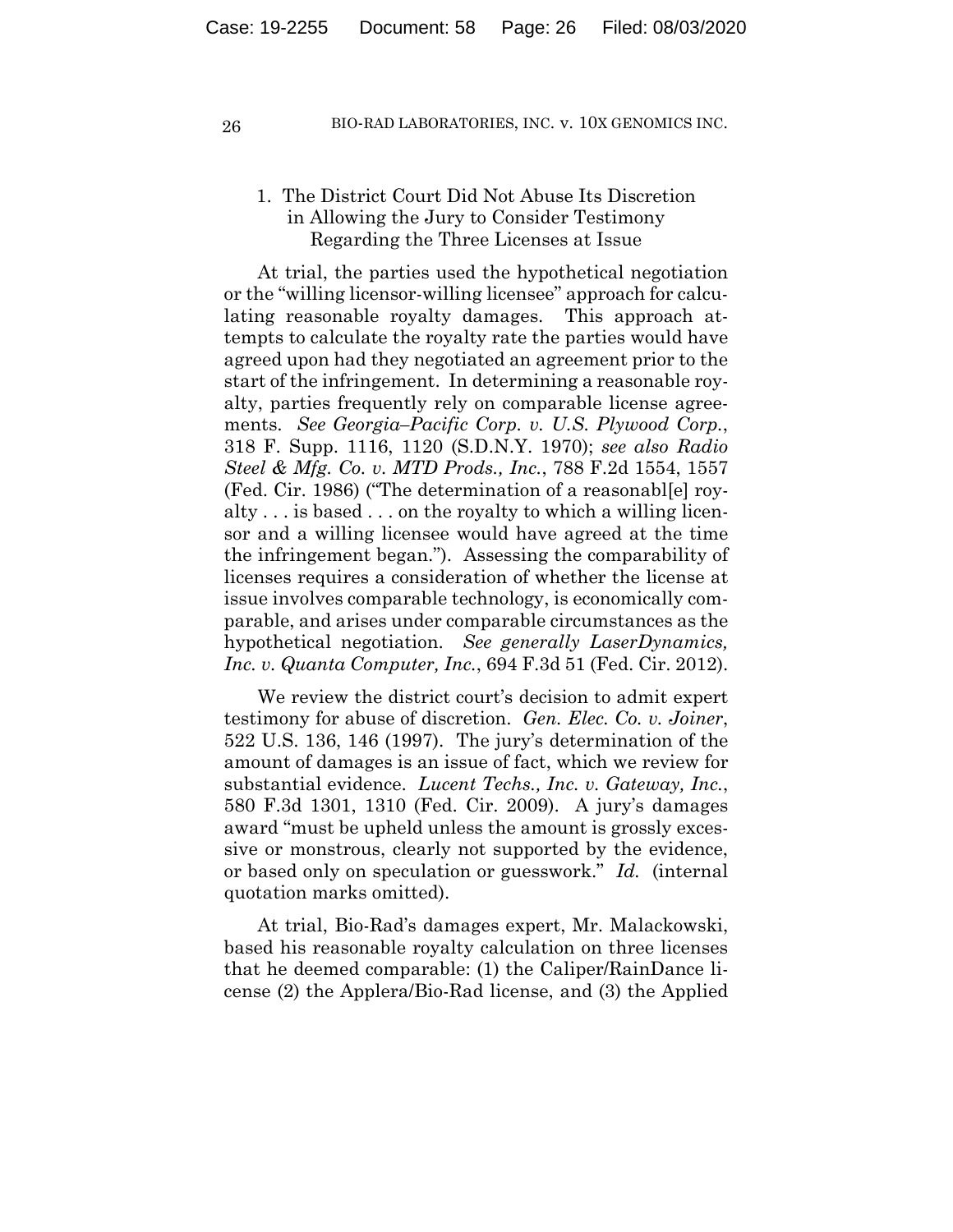Bio/QuantaLife license. In its motion for JMOL, 10X argued that Mr. Malackowski's testimony was not sufficiently tied to the facts of the case because it was based on technologically noncomparable licenses. The district court agreed with 10X as to the Applera/Bio-Rad license, finding that Bio-Rad had failed to present sufficient evidence of the technological comparability of this license. But it nonetheless denied 10X's motion for JMOL because the other two licenses provided sufficient support for Mr. Malackowski's reasonable royalty opinions. *Bio-Rad*, 396 F. Supp. 3d at 386.

On appeal, 10X argues that Mr. Malackowski's expert opinion should be vacated because it was based on evidence that was "both inadmissible and insufficient." Appellant's Br. 54. 10X also provides extensive argument as to why each of the three licenses is not technologically comparable to the technology at issue in the hypothetical negotiation. *Id.* at 59–64.

This court has often excluded licenses that are technologically or economically non-comparable. *See, e.g.*, *LaserDynamics*, 694 F.3d at 77–78 ("The propriety of using prior settlement agreements to prove the amount of a reasonable royalty is questionable."); *ResQNet.com, Inc. v. Lansa, Inc.*, 594 F.3d 860, 873 (Fed. Cir. 2010) (district court erred by considering certain licenses and adjusting "upward" the reasonable royalty rate "without any factual findings that accounted for the technological and economic differences between those licenses"). The court has also held, however, that the issue of comparability is often one of sufficiency of the evidence, not admissibility. *Ericsson, Inc. v. D-Link Sys., Inc.*, 773 F.3d 1201, 1227 (Fed. Cir. 2014) ("[T]he fact that a license is not perfectly analogous generally goes to the weight of the evidence, not its admissibility."); *see also Finjan, Inc. v. Secure Computing Corp.,* 626 F.3d 1197, 1211 (Fed. Cir. 2010); *ActiveVideo Networks, Inc. v. Verizon Commc'ns, Inc.,* 694 F.3d 1312, 1333 (Fed. Cir. 2012). *Finjan*, for example, involved a license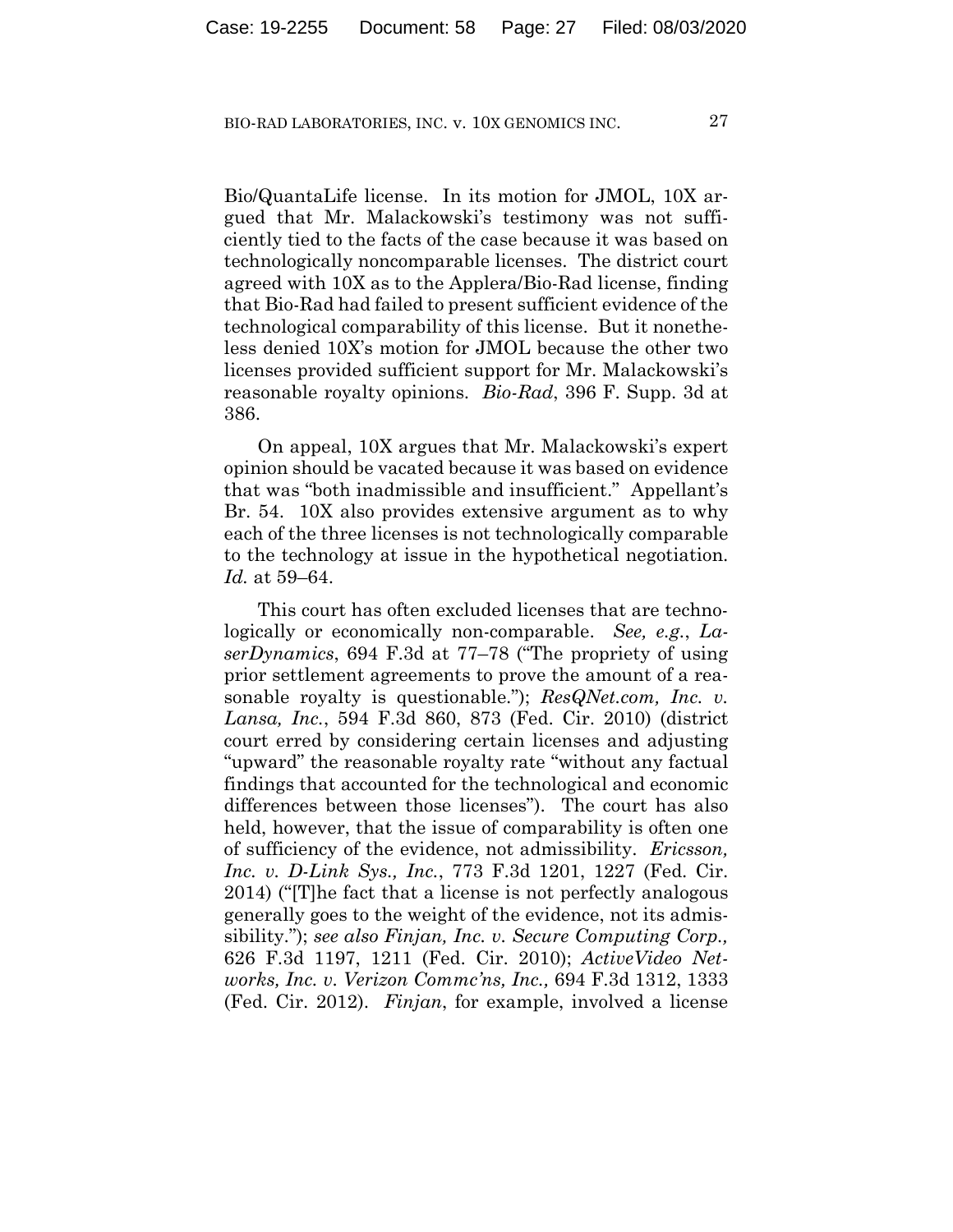which related to a lump sum payment rather than a running royalty. 626 F.3d at 1211–12. We affirmed a damages award because the "differences permitted the jury to properly discount [that license]." *Id.* at 1212.Likewise, in *ActiveVideo*, the damages expert relied on two agreements, one of which did not involve the patents or technologies in the case. 694 F.3d at 1333. We concluded that the district court did not abuse its discretion by failing to exclude the testimony of the damages expert because the "degree of comparability" of the license agreements is a "factual issue<sup>[]</sup> best addressed by cross examination and not by exclusion." *Id.*

Here, the district court concluded that Mr. Malackowski had met a showing of "baseline comparability" and that the "degree of comparability is a factual issue best addressed through cross examination." *Bio-Rad*, 396 F. Supp. 3d at 388. The Caliper/RainDance and Applied-Bio/QuantaLife licenses covered patents related to microfluids. The third license, Applera/Bio-Rad, dealt with thermal PCR cyclers—instruments that are used in biochemical reactions. The "degree of comparability" was appropriately left for the jury to decide. *See Active Video*, 694 F.3d at 1333. Accordingly, we see no abuse of discretion in allowing Mr. Malackowski to testify about these licenses.

We are also not persuaded by 10X's argument that, because the district court ultimately concluded that Bio-Rad had not presented sufficient evidence of comparability of the Applera/Bio-Rad agreement, the jury should never have heard testimony regarding this agreement. 10X contends that it is entitled to a new trial on this ground alone, unless it is "highly probable" that the error of admitting testimony about this license did not affect the jury's verdict. Appellant's Br. 58 (quoting *Hirst v. Inverness Hotel Corp.*, 544 F.3d 221, 228 (3d Cir. 2008)). We see several problems with 10X's argument.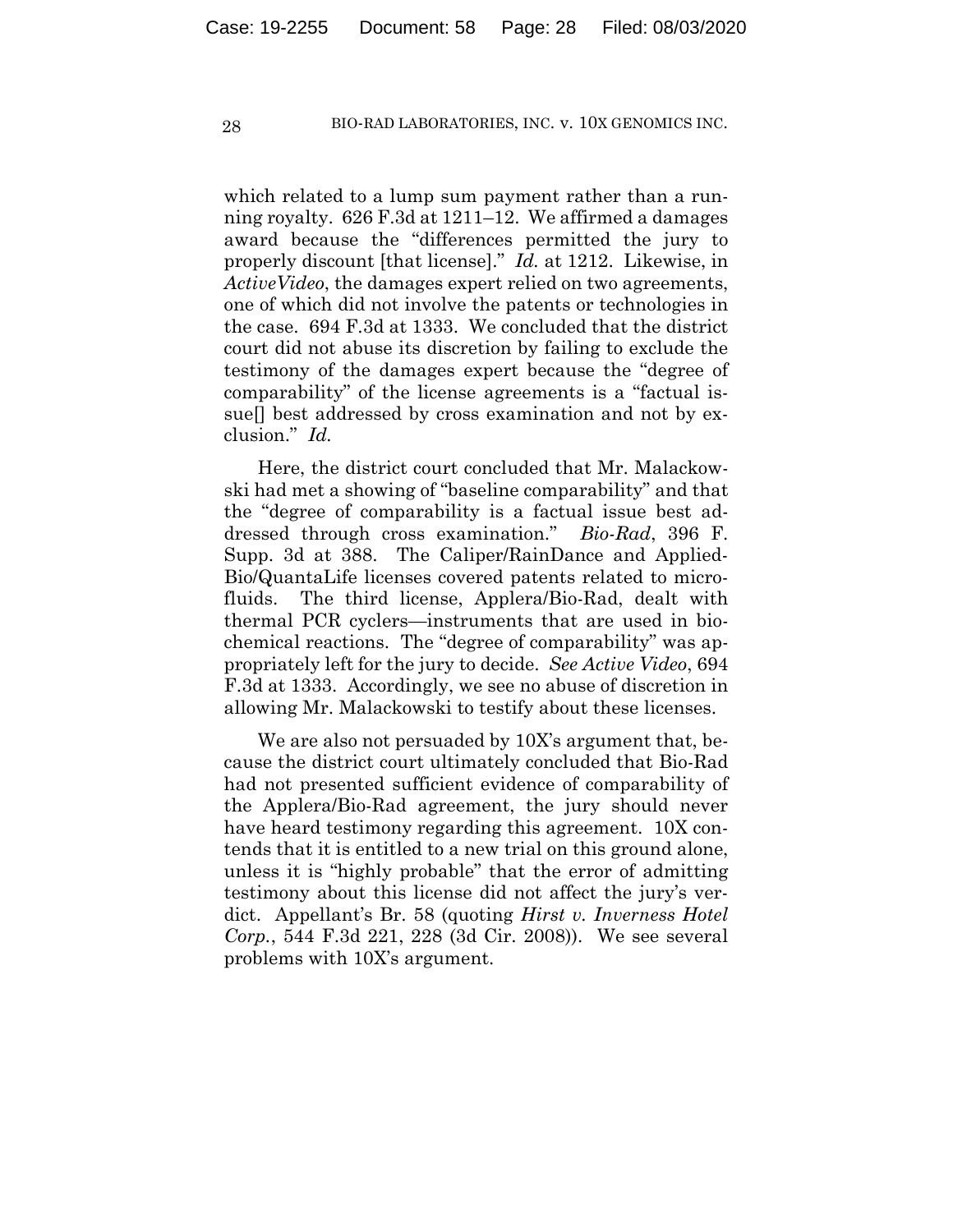Even assuming 10X sufficiently developed this argument in its opening appellate brief (which it did not), 10X does not challenge the jury instructions regarding the calculation of a reasonable royalty, which properly instructed the jury to account for any differences between the licenses. J.A. 415 ("[I]f you choose to rely upon evidence from any other license agreements, you must account for any differences between those licenses and the hypothetically negotiated license . . . in terms of the technologies and economic circumstances of the contracting parties."). The record also shows that 10X's *Daubert* motion regarding Mr. Malackowski's opinions was directed to his overall testimony, not to the exclusion of any one agreement. 10X also did not move the court during trial to exclude the specific agreement. 10X's arguments on this issue again conflate the question of admissibility with the question of degree of comparability of the licenses. On this record, we see no abuse of discretion in admitting Mr. Malackowski's testimony, even if the district court ultimately determined that Bio-Rad did not provide substantial evidence of technological comparability of one of the three licenses. Accordingly, we disagree with 10X that the jury should have never heard testimony regarding the Applera/Bio-Rad license, and reject its request for a new trial.

## 2. The Jury's Damages Award Is Supported by Substantial Evidence

10X also argues that no reasonable juror could find the three licenses comparable to the claimed invention. Instead of the three licenses relied upon by Mr. Malackowski, 10X contends that the University of Chicago/RainDance license is the most comparable license because it concerns the patents-in-suit. We are not persuaded.

The evidence at trial addressed each of the non-comparability arguments 10X is now raising on appeal. As to the University of Chicago/RainDance license, Mr. Malackowski opined that this license, from a university to a licensor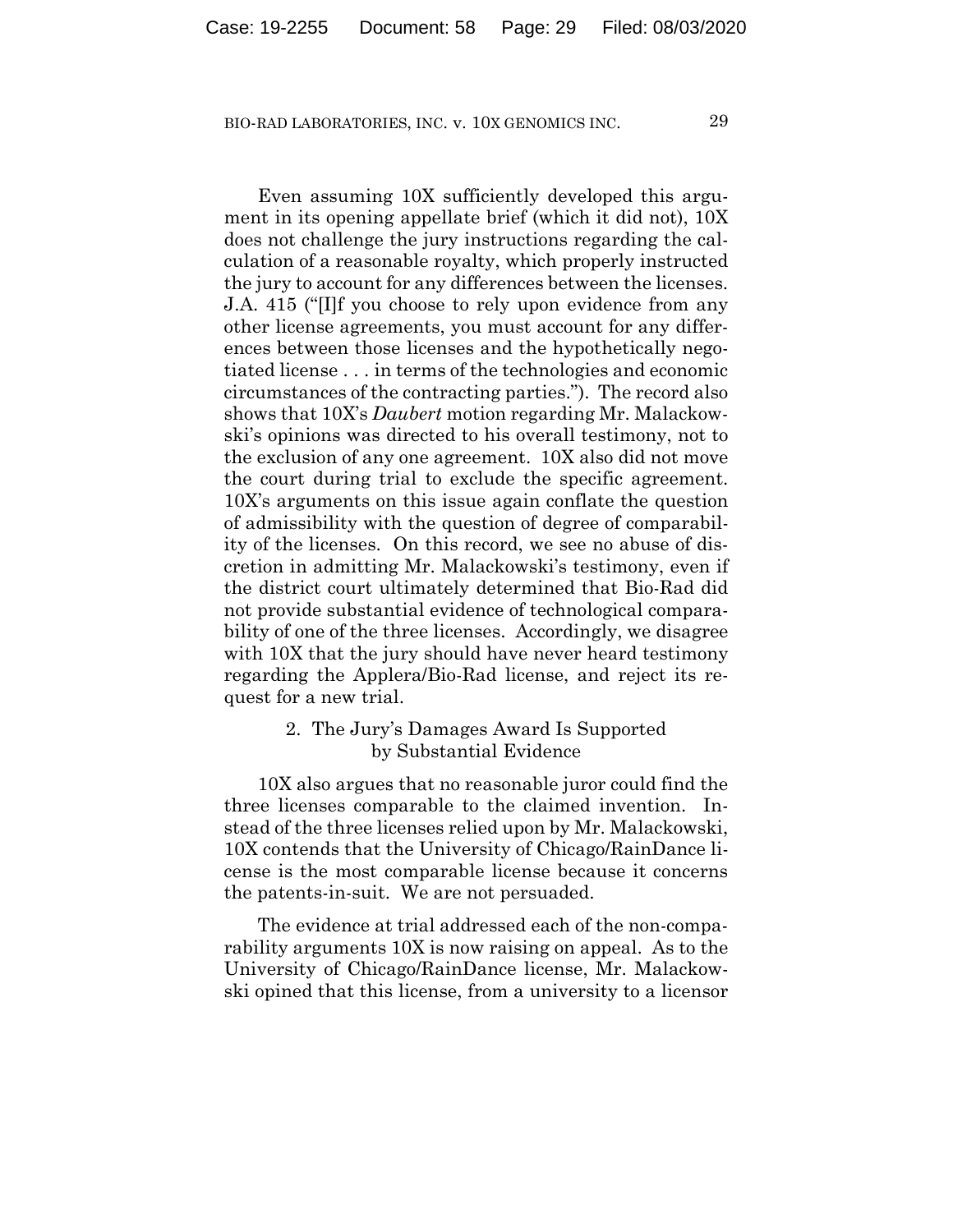in the nascent period of the droplet technology, is not comparable to the hypothetical negotiation between two competitors in the context of a more developed field. He also explained that it was a non-competitive and exclusive license, further distinguishing it from the hypothetical negotiation. 10X then cross-examined Mr. Malackowski on this issue. The jury was free to accept this testimony and to reject the 1–3% royalty rate proposed by 10X based on the University of Chicago/RainDance agreement.

As to the comparability of the Caliper/RainDance license, 10X argues that the license is not comparable for several reasons: (1) it deals with consumables (reagents and chips) and not with expensive instruments; (2) the license involved 500+ patents relating to microfluids, not three patents dealing with specific droplet generation and manipulation; and (3) the 15% rate was "pure fiction" and never really actualized because RainDance and Caliper never competed in the licensed space. Appellant's Br. 62–63.

The evidence at trial was sufficient to show comparability of the Caliper/RainDance agreement. The jury heard the testimony of Bio-Rad's technical expert, Dr. Sia, who testified that the Caliper patents were comparable because they dealt with microfluids and the asserted patents also deal with the same subject matter, but specifically with droplets. Bio-Rad's corporate witness, Ms. Tumolo, also accounted for the difference in the number of patents in the Caliper/RainDance agreement and the hypothetical negotiation. According to Ms. Tumolo, the large number of Caliper patents in the Caliper/RainDance license were a necessary but very small part of the licensed RainDance portfolio; the main technology was the droplet technology, covered by the three patents-in-suit. Ms. Tumolo also addressed the 15% royalty rate, confirming that once RainDance directly competed with Caliper, the 15% royalty rate would apply. As to differentiating between licenses relating to consumables versus instruments, most of the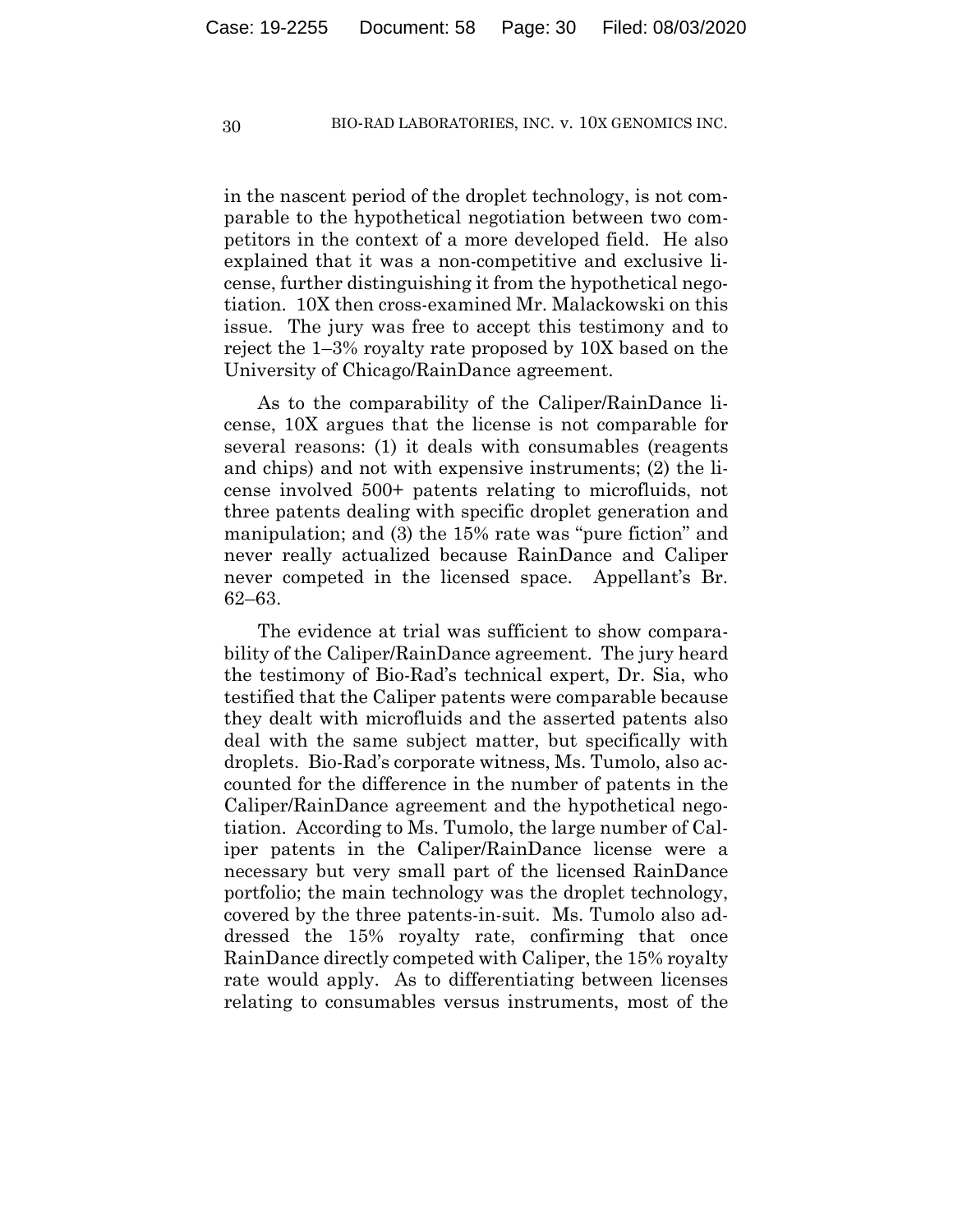reasonable royalty damages at issue come from sales of consumables, not instruments. Accordingly, a reasonable juror could have concluded that the Caliper/RainDance license was comparable to the hypothetical negotiation, and substantial evidence supports the jury's verdict that a 15% reasonable royalty applies.

10X makes similar arguments regarding the Applied-Bio/QuantaLife license. It argues that (1) the license does not require payments for instruments or even chips, and the 10–15% royalty rate for reagents cannot be directly translated to a royalty rate for expensive instruments; (2) the license focuses on a PCR enzyme that transformed the field; and (3) Mr. Malackowski did not address these differences. Appellant's Br. 60–61. We disagree.

The evidence at trial supports a finding of comparability for this agreement as well. For example, the jury considered the testimony of Dr. Sia, who explained that the license was comparable to the hypothetical negotiation because the AppliedBio license covered reagents that would enable a researcher to perform PCR in an improved manner, and the patents-in-suit also deal with performing improved PCR reactions using droplet technology. The jury also heard the testimony of Bio-Rad's corporate witness, Ms. Tumolo, who compared the two technologies and testified that the \$0.12 per-unit royalty for the improved reagents in the AppliedBio agreement would translate to a much higher royalty rate per reaction in the hypothetical negotiation because one would use more quantities of the reagents in microfluidic systems. Accordingly, the evidence presented at trial regarding this agreement also supports the 15% reasonable royalty rate.5

<sup>&</sup>lt;sup>5</sup> Having concluded that substantial evidence supports the jury's verdict of a 15% royalty rate, we need not address the parties' arguments regarding the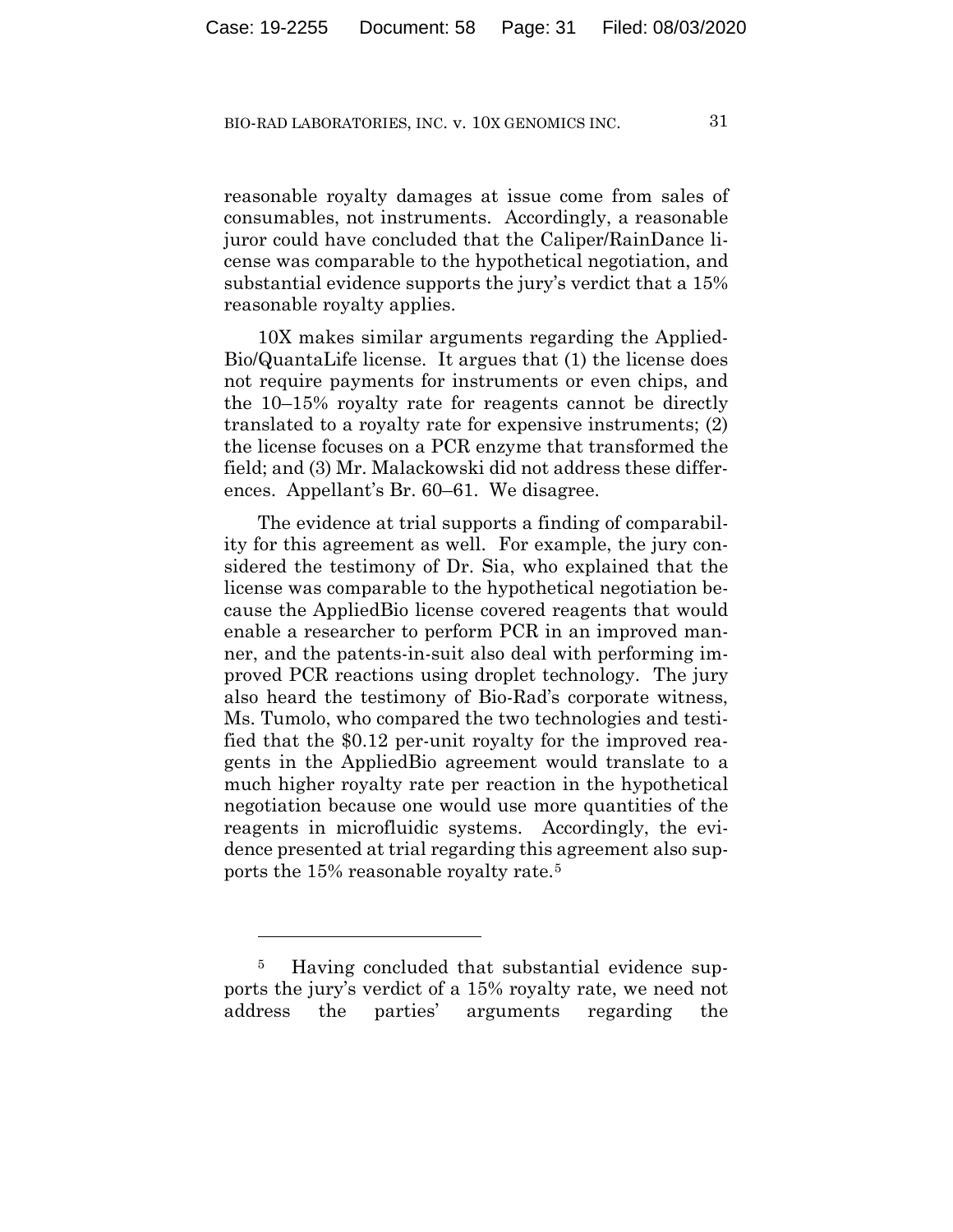Finally, we note that 10X's reliance on our decisions in *LaserDynamics* and *ResQNet* in support of its arguments is misplaced. In *LaserDynamics*, for example, the royalty rate proposed by the expert was "untethered from the patented technology at issue and the many licenses thereto." 694 F.3d at 81. Likewise, *ResQNet* involved a royalty award based entirely on inapposite licenses. 594 F.3d at 872. In both cases, the expert used licenses that served no purpose other than "to increase the reasonable royalty rate above rates more clearly linked to the economic demand for the claimed technology." *LaserDynamics*, 694 F.3d at 80. Here, by contrast, Mr. Malackowski evaluated the various licenses at issue and applied the *Georgia-Pacific* factors. He testified that it made sense to adopt a 15% reasonable royalty rate where the parties to the hypothetical negotiation are direct competitors. He also provided specific reasons why the University of Chicago/RainDance license was not comparable. Accordingly, we conclude that substantial evidence supports Mr. Malackowski's reasonable royalty opinions and the jury's verdict.

# B. 10X's Apportionment Argument Is Without Merit

"When the accused technology does not make up the whole of the accused product, apportionment is required. The ultimate combination of royalty base and royalty rate must reflect the value attributable to the infringing features of the product, and no more." *Elbit Sys. Land & C4I Ltd. v. Hughes Network Sys., LLC*, 927 F.3d 1292, 1301 (Fed. Cir. 2019) (internal quotations and alterations omitted). "[A] reasonable royalty analysis necessarily involves

comparability of the Applera/Bio-Rad license. As discussed above, we do not think the district court abused its discretion in allowing the jury to hear testimony regarding that license.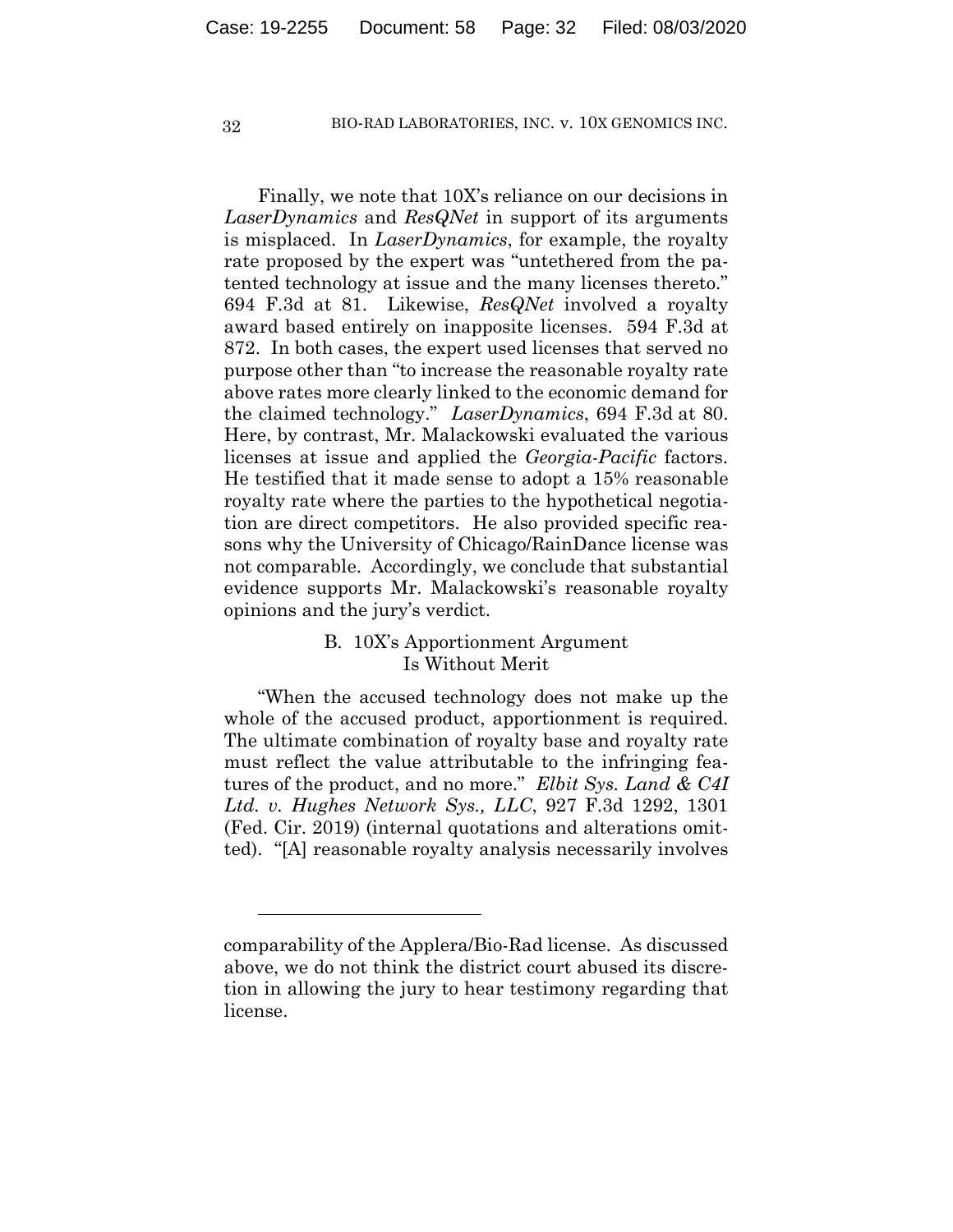an element of approximation and uncertainty." *Lucent Techs.,* 580 F.3d at 1336 (internal quotations omitted).

10X challenges Mr. Malackowski's testimony because of his alleged failure to apportion damages between the patented and unpatented features of the accused products. In 10X's view, Mr. Malackowski claimed that his 15% royalty rate was already apportioned in the comparable licenses, but failed to provide any numerical value to support his analysis. 10X also argues that none of the other witnesses provided any testimony that could fill the gaps as to the technical contributions of any of the patents. We disagree.

As Bio-Rad correctly points out, there is no blanket rule of *quantitative* apportionment in every comparable license case. In *Elbit Systems Land & C4I Ltd. v. Hughes Network Systems, LLC*, for example, we accepted "built in apportionment" for a comparable license agreement. 927 F.3d at 1301 (internal quotations omitted). 10X argues that *Elbit* is distinguishable because the license at issue in that case was the "closest" comparator and the expert in *Elbit* actually made a quantitative adjustment to the comparator license. Appellant's Reply Br. 31. But this argument rests primarily on the faulty assumption that the Chicago/RainDance license (with the 1–3% royalty rate) is the most comparable license in this case. As discussed above, the jury was free to accept Bio-Rad's evidence that this license was not comparable.

Here, Mr. Malackowski concluded that no quantitative adjustment of the royalty rate in the three agreements was required. He explained that his methodology involved looking at comparable license agreements between competitors for similar technologies and assessing whether the importance of that technology to the particular license was similar to the hypothetical negotiation. He also acknowledged that he relied on the reports, testimony, and conclusions of other witnesses to understand that the licenses were technologically comparable, and that the proportion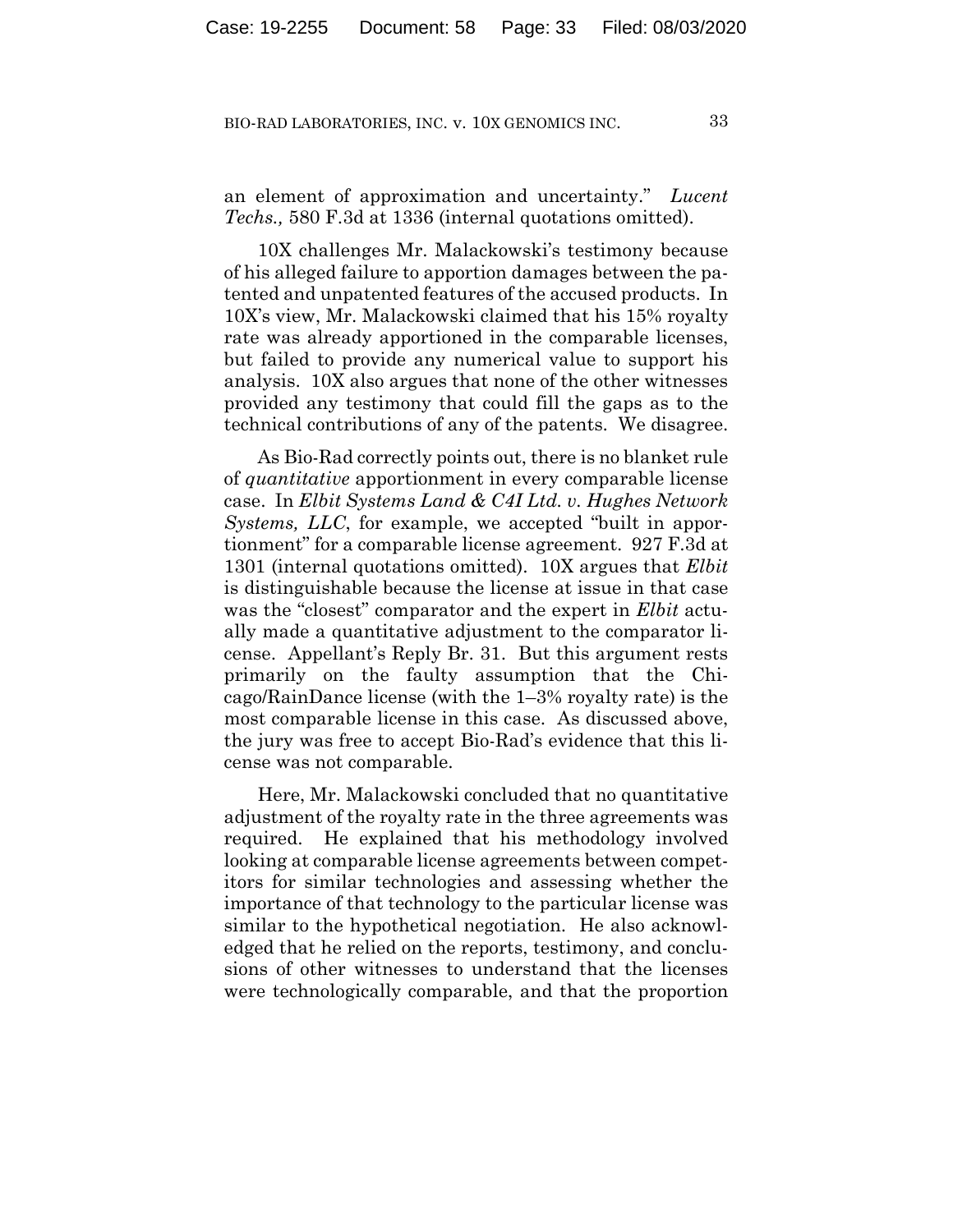of licensed/unlicensed features was comparable to the present case. Thus, under Mr. Malackowski's reasoning, no adjustment of the 15% royalty rate in the comparable licenses was required. His analysis could reasonably be found to incorporate the required apportionment. Our case law does not require more. *See, e.g.*, *VirnetX, Inc. v. Cisco Sys., Inc.*, 767 F.3d 1308, 1328 (Fed. Cir. 2014) ("[W]e note that we have never required absolute precision in [applying the principles of apportionment]; on the contrary, it is wellunderstood that this process may involve some degree of approximation and uncertainty."); *see also Ericsson, Inc.*, 773 F.3d at 1227 (recognizing that, even though "[p]rior licenses . . . are almost never perfectly analogous to the infringement action," if accompanied by testimony accounting for the distinguishing facts, prior licenses may help the jury decide an appropriate royalty award).

This is not a case in which an unsupported conclusory opinion leaves the jury with nothing but speculation. We thus agree with the district court that Mr. Malackowski's testimony was properly admitted. We therefore affirm the damages award.

#### D. INJUNCTION

"According to well-established principles of equity, a plaintiff seeking a permanent injunction must satisfy a four-factor test before a court may grant such relief." *eBay Inc. v. MercExchange, LLC*, 547 U.S. 388, 391 (2006). "A plaintiff must demonstrate: (1) that it has suffered an irreparable injury; (2) that remedies available at law, such as monetary damages, are inadequate to compensate for that injury; (3) that, considering the balance of hardships between the plaintiff and defendant, a remedy in equity is warranted; and (4) that the public interest would not be disserved by a permanent injunction." *Id.* The district court's grant of an injunction is reviewed for abuse of discretion. *eBay Inc.*, 547 U.S. at 391. We review the district court's conclusion as to each *eBay* factor for abuse of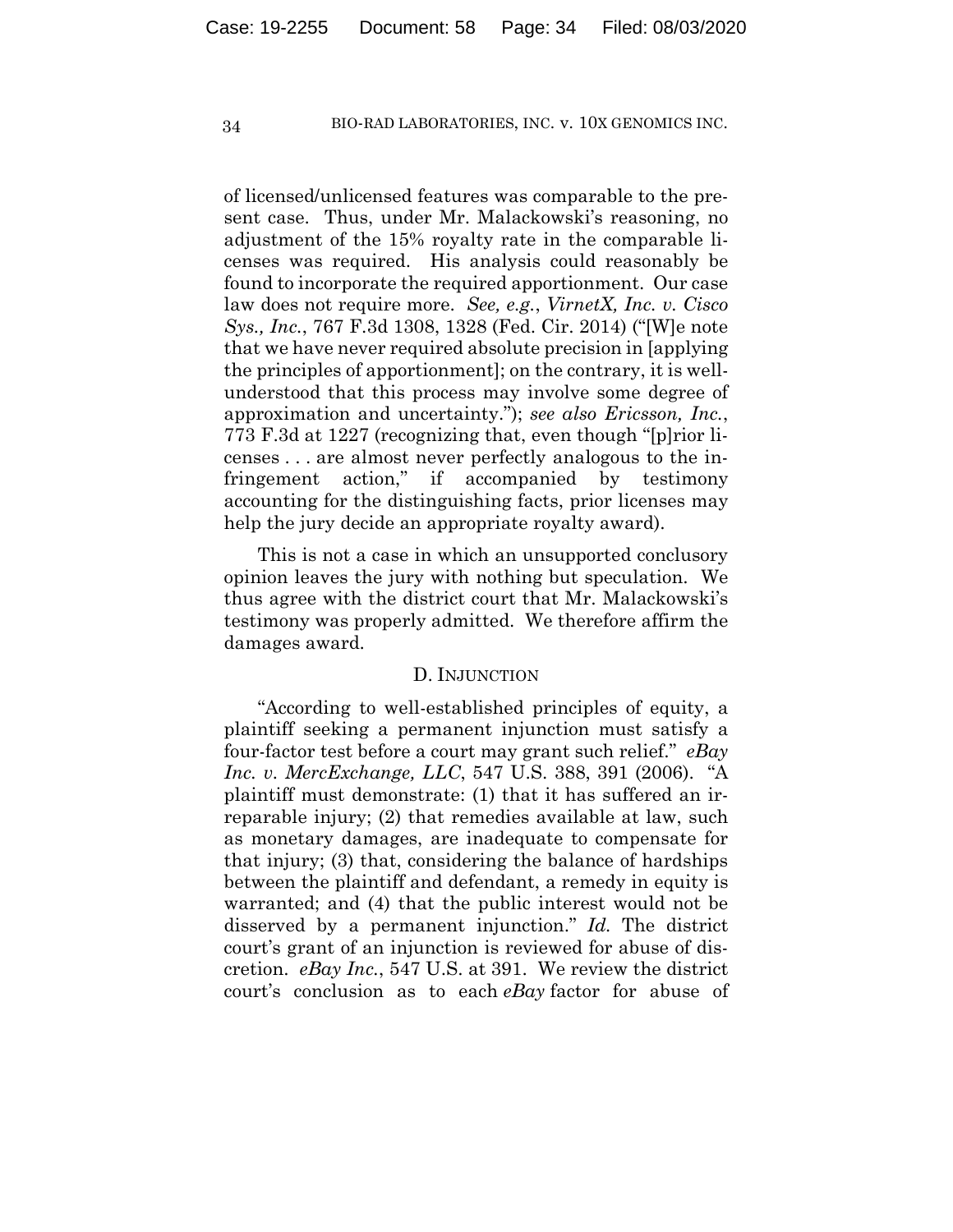discretion and its underlying factual findings for clear error. *i4i Ltd. P'ship v. Microsoft Corp.*, 598 F.3d 831, 861 (Fed. Cir. 2010), *aff'd*, 564 U.S. 91 (2011). Only the first, third, and fourth factors are at issue on appeal.

The district court found that Bio-Rad satisfied all four *eBay* factors. On appeal, 10X argues that Bio-Rad failed to justify its request for a permanent injunction because it did not show irreparable harm, and because neither the balance of hardships nor the public interest support an injunction. We address these arguments below.

## 1. Irreparable Harm

To prove irreparable injury, a patentee must show "that absent an injunction, it will suffer irreparable harm, and . . . that a sufficiently strong causal nexus relates the alleged harm to the alleged infringement." *Apple Inc. v. Samsung Elecs. Co.*, 695 F.3d 1370, 1374 (Fed. Cir. 2012).

The district court found that 10X and Bio-Rad are direct competitors, and Bio-Rad would suffer irreparable competitive harm absent an injunction. 10X argues, however, that it was improper for the court to enjoin sales in the name of competition because 10X and Bio-Rad do not directly compete. 10X states that it is undisputed that Bio-Rad did not even claim to compete with four out of five of 10X's product lines. According to 10X, only one product line, 10X's Single Cell 3', potentially competes with Bio-Rad ddSEQ product. Even as to this product, however, 10X argues that there is no irreparable harm because Bio-Rad's product is inferior, faces competition from at least ten other competitors, and Bio-Rad could not prove that it lost a single sale to 10X. Thus, in 10X's view an injunction is unlikely to help Bio-Rad's competitive position. Appellant's Br. 73–74.

Bio-Rad responds that 10X admitted that the Single Cell 3' product, *which accounts for over 80% of 10X's revenue*, competes directly with Bio-Rad's ddSEQ product. Bio-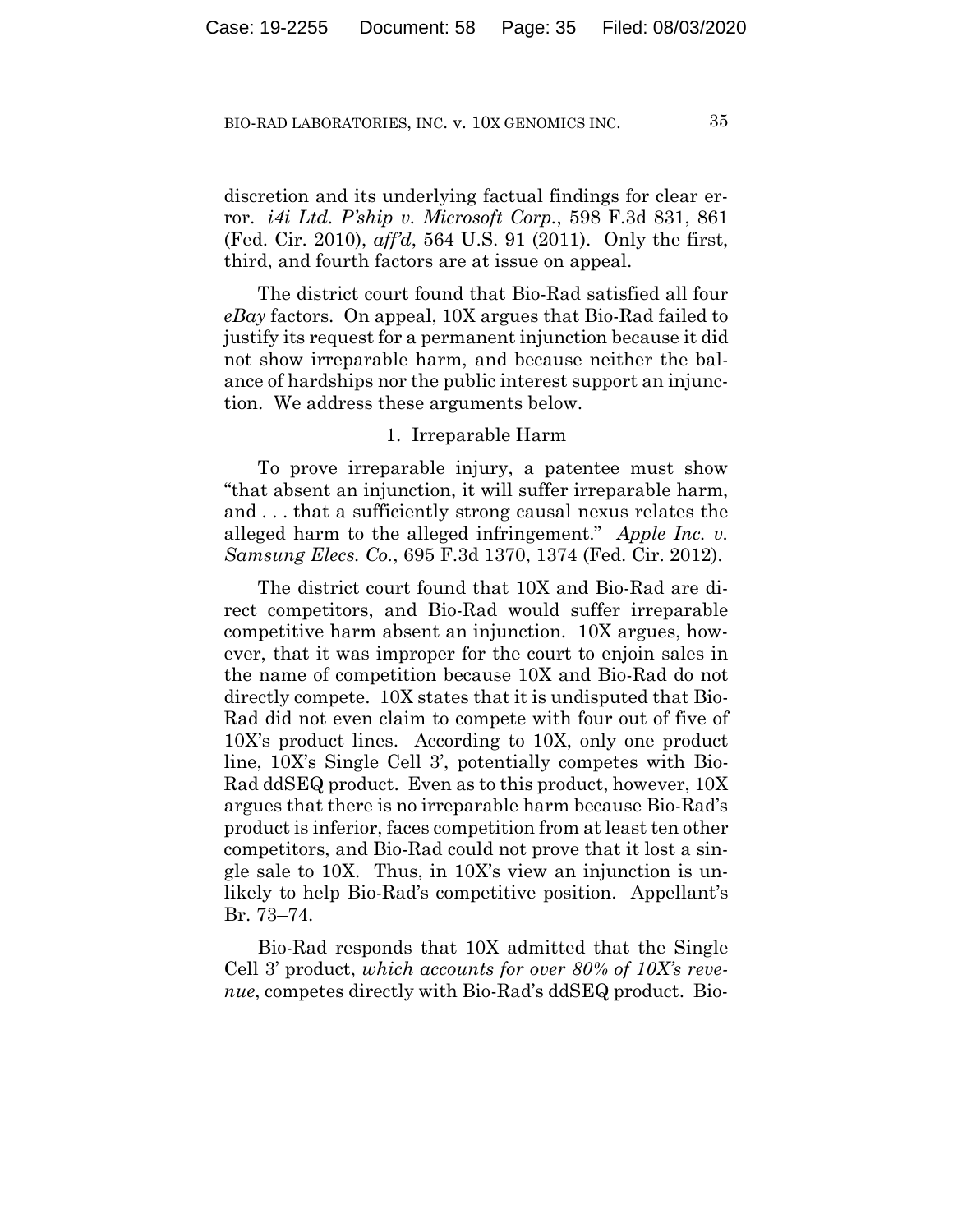Rad also contends that 10X's allegations of commercially and technically superior products support Bio-Rad's claim of irreparable harm. Bio-Rad explains that it was forced to market early in view of the head start 10X received from its willful infringement. Bio-Rad also explains that it "fell behind 10X in the droplet field because the 10X founders left Bio-Rad to start 10X with much of Bio-Rad's droplet expertise and hired away even more droplet-experienced technologists." Appellees' Br. 58–59. In Bio-Rad's view, the first mover advantage allowed 10X to capture many "sticky" customer relationships and secure a competitive lead. Finally, Bio-Rad contends that 10X's argument that Bio-Rad did not lose any customers is inconsistent with the fact that the two company's products are sold "head to head." *Id.* at 57–61.

It is undeniable that Bio-Rad has suffered harm from 10X's first mover advantage and "sticky" customer relationships. The district court found that Bio-Rad is being forced to compete with 10X's products that incorporate the infringing technology. Based on its willful infringement a finding 10X does not challenge on appeal—10X has established a strong market lead over Bio-Rad. The court also found that, based on 10X's first mover advantage, Bio-Rad had to increase its marketing costs. Money damages will not be able to compensate Bio-Rad for the harms stemming from 10X's first mover advantage.

#### 2. Balance of Hardships

In considering the balance of hardships, courts may consider the "parties' sizes, products, and revenue sources*." i4i Ltd. P'ship*, 598 F.3d at 862. "[E]xpenses . . . incurred in creating the infringing products" and "the consequences . . . of its infringement, such as the cost of redesigning the infringing products" are "irrelevant." *Id.* at 863.

The district court found that the balance of hardships weighed in favor of injunctive relief or, at minimum, was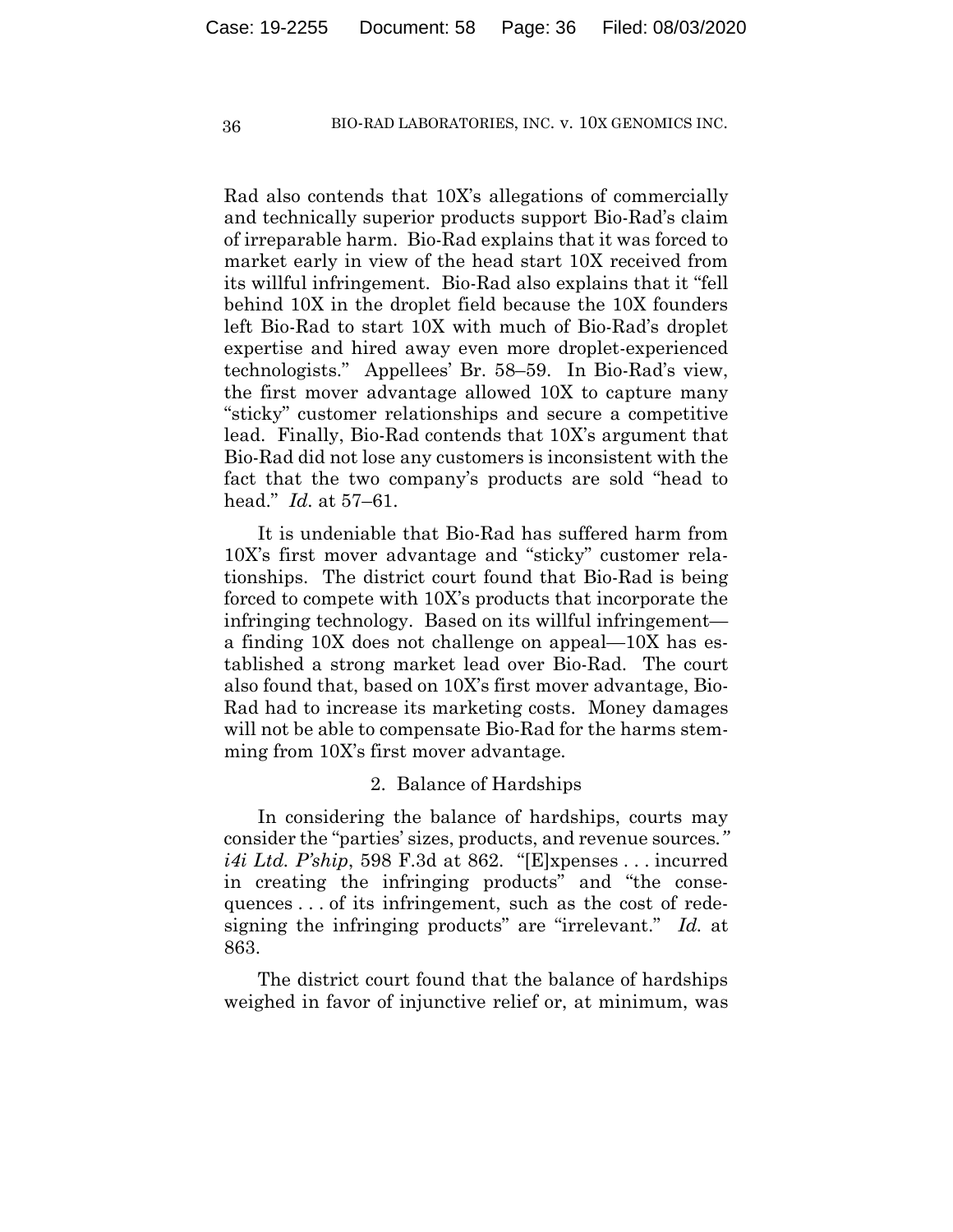neutral. The court found that Bio-Rad's hardship stems from the fact that it significantly invested in its droplet business. And the court found that 10X's hardship is mitigated because it could sell its new, non-infringing products. On appeal, 10X argues that the district court failed to consider that it does not have a new design for two of its product lines. 10X explains that it is a much smaller company than Bio-Rad and its entire business depends on the enjoined products.

Bio-Rad contends that 10X's argument that 10X does not have a new design for two of its product lines (Linked-Reads and CNV) is undermined by the fact that 10X's Linked-Reads and CNV products are trivial to its economics. Bio-Rad also points out that the district court gave 10X a fair amount of time to design around the patents-in-suit. We do not agree.

We acknowledge that Bio-Rad, although a much larger company, will suffer considerable hardship absent an injunction because it has invested almost half a billion dollars to develop its products, including acquisitions and tens of millions of dollars a year on research and development. But at the same time, 10X, a much smaller company, depends entirely on the sales of the enjoined products for its revenue. Although the district court concluded that the hardship to 10X is mitigated because it can sell its non-infringing alternatives, the district court failed to consider the lack of non-infringing products for two out of the five product lines. In the absence of non-infringing alternatives for the Linked-Reads and CNV products, we conclude it was an abuse of discretion for the district court to enjoin sales of these two product lines.

## 3. Public Interest

"[T]he touchstone of the public interest factor is whether an injunction, both in scope and effect, strikes a workable balance between protecting the patentee's rights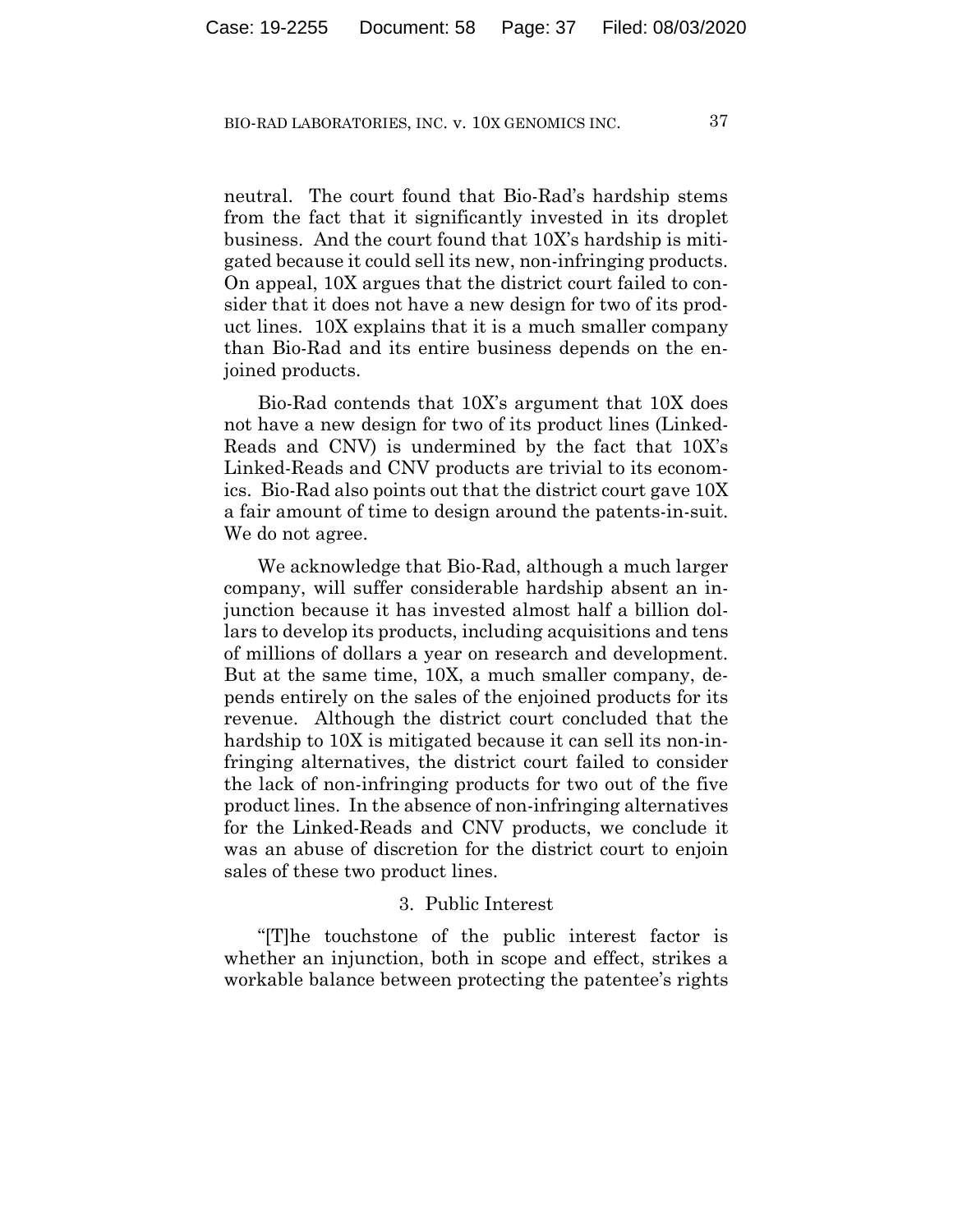and protecting the public from the injunction's adverse effects." *i4i*, 598 F.3d at 863.

The district court carved out an exception for infringing products that were sold or in use before the effective date of the injunction (the "Historical Installed Base"). For these products, 10X can also continue to supply consumables, and support, service, repair, and replace them under warranty. This exception is conditional on 10X paying a 15% royalty on the net revenue 10X receives from the permitted Historical Installed Base sales until the expiration of the patents-in-suit. Despite this carve-out, 10X argues that the undisputed evidence demonstrates that scientists need 10X products to do important research, which weighs against injunctive relief. Appellant's Br. 78–79.

We see no abuse of discretion here. Under the district court's injunction, 10X's existing customers are not enjoined from using their installed systems, as long as 10X pays royalties. Thus, there is no basis for 10X's argument that scientists will lose their years of research or be financially precluded from working on existing projects. On-going research projects will not be affected, and the scientist statements submitted by the amicus all presuppose that they will be required to give up their existing equipment. None of the letter writers, moreover, seem to be aware of 10X's replacement non-infringing design that supposedly works just as well as the Historically Installed Base.

The district court carefully crafted an injunction that allows existing 10X customers to continue their important research but attempts to mitigate the harm to Bio-Rad from 10X's first mover advantage. The court also provided 10X with an opportunity to design non-infringing alternatives, which 10X has done for all but two infringing product lines. In these circumstances, we conclude that the district court did not abuse its discretion in granting Bio-Rad an injunction, except as to the Linked-Reads and CNV product lines. Accordingly, we vacate the injunction as to those two